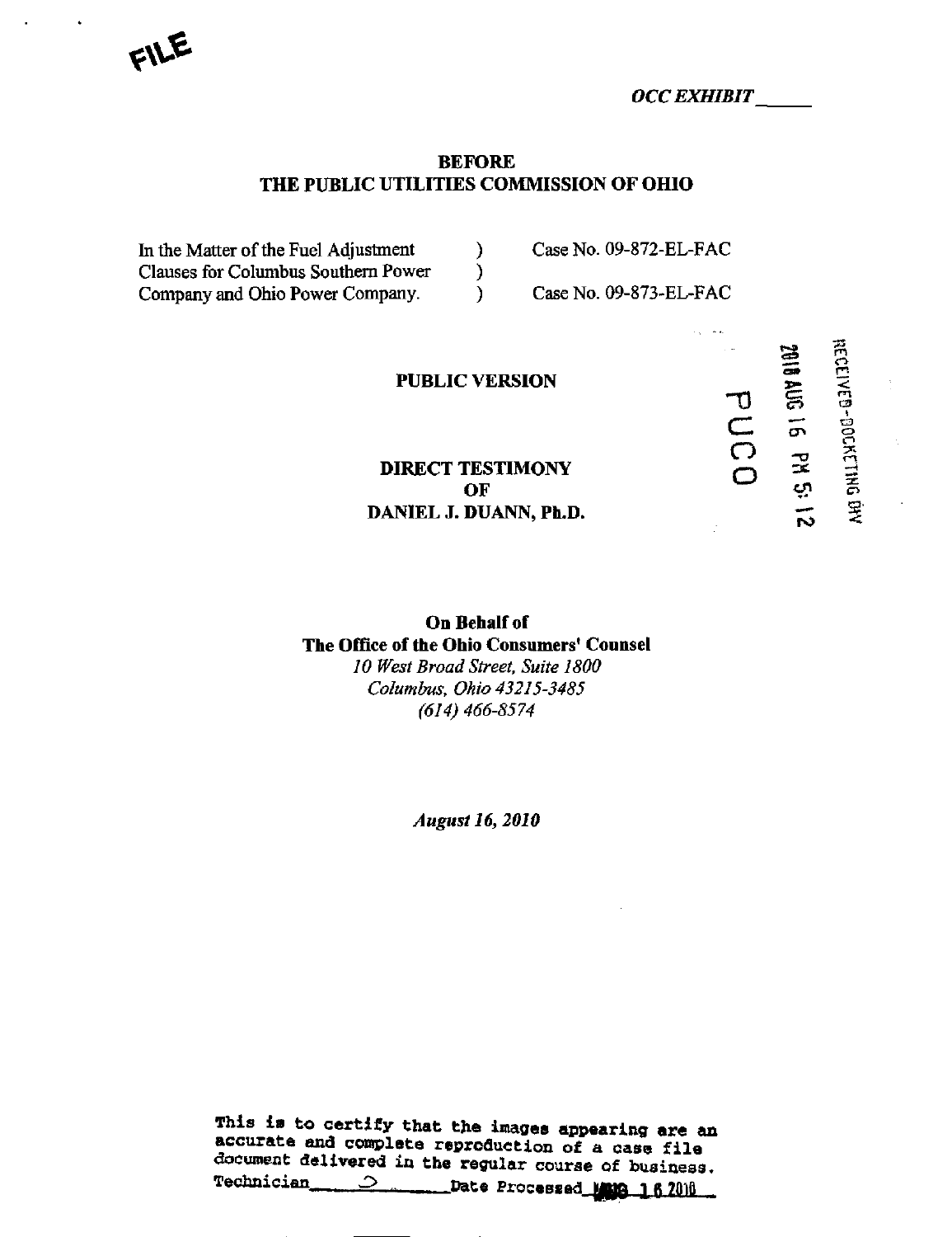$\langle \rangle$ 

 $\mathbf{r}$ 

| 1              | Q1. | PLEASE STATE YOUR NAME, ADDRESS AND POSITION.                                  |
|----------------|-----|--------------------------------------------------------------------------------|
| $\overline{2}$ | AI. | My name is Daniel J. Duann. My business address is 10 West Broad Street, Suite |
| 3              |     | 1800, Columbus, Ohio, 43215-3485. I am a Senior Regulatory Analyst with the    |
| 4              |     | Office of the Ohio Consumers' Counsel ("OCC").                                 |
| 5              |     |                                                                                |
| 6              | Q2. | PLEASE DESCRIBE YOUR EDUCATIONAL BACKGROUND AND                                |
| 7              |     | PROFESSIONAL EXPERIENCE.                                                       |
| 8              | A2. | I received my Ph.D. degree in public policy analysis from the Wharton School,  |
| 9              |     | University of Pennsylvania. I also have a M.S. degree in energy management and |
| 10             |     | policy from the University of Pennsylvania and a M.A. degree in economics from |
| 11             |     | the University of Kansas. I completed my undergraduate study in business       |
| 12             |     | administration at the National Taiwan University, Taiwan, Republic of China.   |
| 13             |     |                                                                                |
| 14             |     | I was a Utility Examiner II in the Forecasting Section of the Ohio Division of |
| 15             |     | Energy ("ODOE"), Ohio Department of Development, from 1983 to 1985. From       |
| 16             |     | 1985 to 1986, I was an economist with the Center of Health Policy Research at  |
| 17             |     | the American Medical Association in Chicago. In 1986, I joined the Illinois    |
| 18             |     | Commerce Commission ("ICC") as a senior economist in its Policy Analysis and   |
| 19             |     | Research Division.                                                             |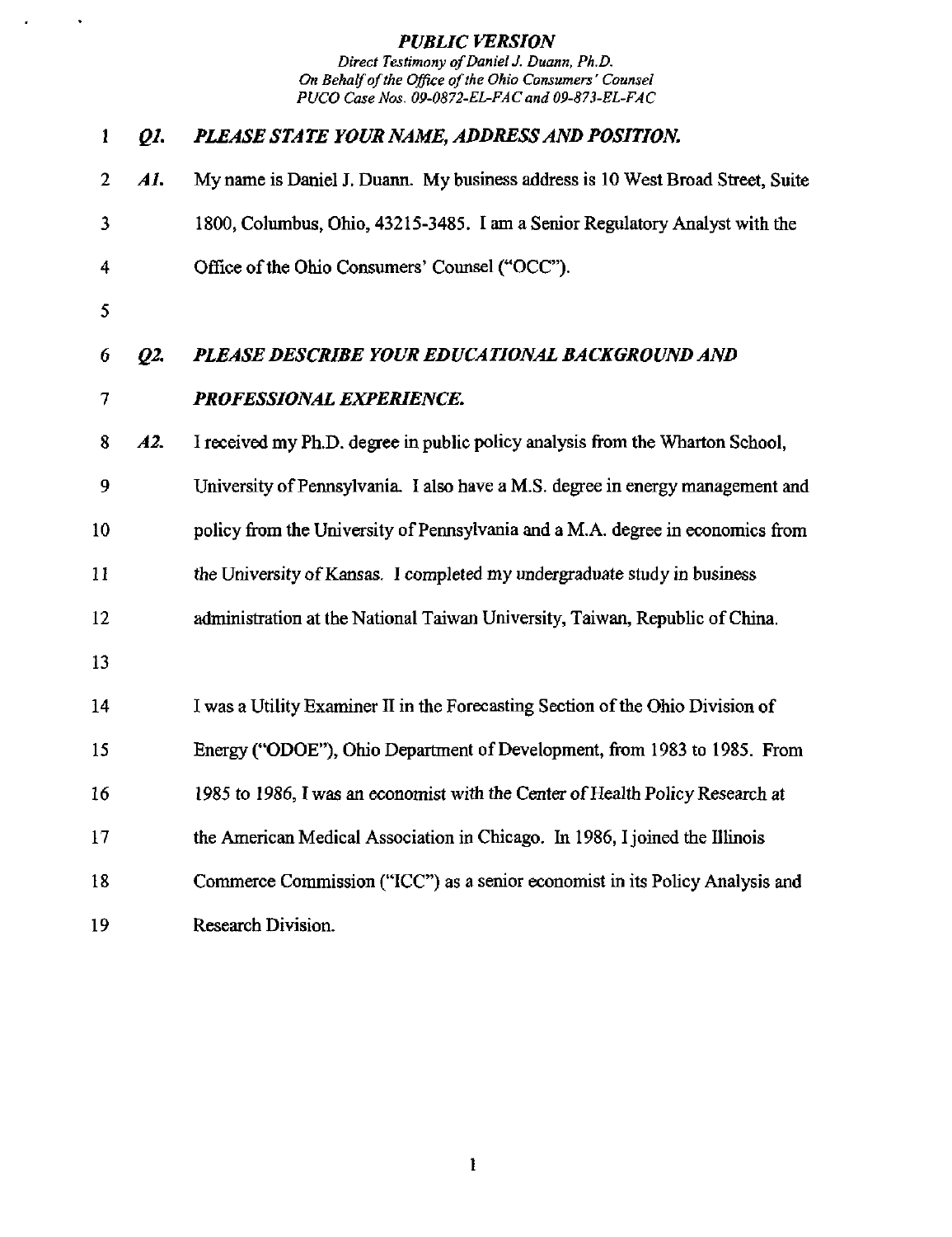### Direct Testimony of Daniel J. Duann, Ph.D. On Behalf of the Office of the Ohio Consumers' Counsel PUCO Case Nos. 09-0872-EL-FAC and 09-873-EL-FAC

| 1              |     | I was employed as a senior institute economist at the National Regulatory               |
|----------------|-----|-----------------------------------------------------------------------------------------|
| $\overline{2}$ |     | Research Institute ("NRRI") at The Ohio State University in August 1987. My             |
| 3              |     | work at NRRI involved areas of utility regulation and energy policy.                    |
| 4              |     |                                                                                         |
| 5              |     | I was an independent business consultant from 1996 to 2007. I joined the OCC in         |
| 6              |     | January 2008 as a Senior Regulatory Analyst. My current primary responsibilities        |
| 7              |     | are to assist OCC's participation in regulatory proceedings involving rate cases,       |
| 8              |     | cost recovery filings, and service reliability by electric, gas, and water utilities. A |
| 9              |     | list of my professional publications is attached as Attachment DJD-A.                   |
| 10             |     |                                                                                         |
| 11             | Q3. | <b>HAVE YOU PREVIOUSLY SUBMITTED TESTIMONY OR TESTIFIED</b>                             |
| 12             |     | <b>BEFORE THE PUBLIC UTILITIES COMMISSION OF OHIO?</b>                                  |
| 13             | A3. | Yes. I submitted expert testimony before the Public Utilities Commission of Ohio        |
| 14             |     | ("PUCO" or "Commission") in four recent utility rate cases involving electric and       |
| 15             |     | water companies.' I testified at hearing as an expert in Case No. 09-391-WS-AIR         |
| 16             |     | involving Ohio American Water Company. Stipulations were reached in two                 |
| 17             |     | other cases. A case in which I have submitted testimony that involves rates for         |
| 18             |     | the Aqua Ohio Lake Erie Division is pending before the Commission.                      |

<sup>&</sup>lt;sup>1</sup> In re the Application of The Dayton Power and Light Company for Approval of Its Electric Security Plan, Case No. 08-1094-EL-SSO, In re the Application of Ohio American Water Company to Increase Its Rates for Water and Sewer Service Provided to Its Entire Service Area, Case No, 09-391 -WS-AIR, In re the Application of Aqua Ohio, Inc. for Authority to Increase its Rates and Charges in its Masury Division, Case No. 09-560-WW-AIR, and In re the Application of Aqua Ohio, Inc. for Authority to increase its Rates and Charges in its lake Erie Division, Case No. 09-1044-WW-AIR.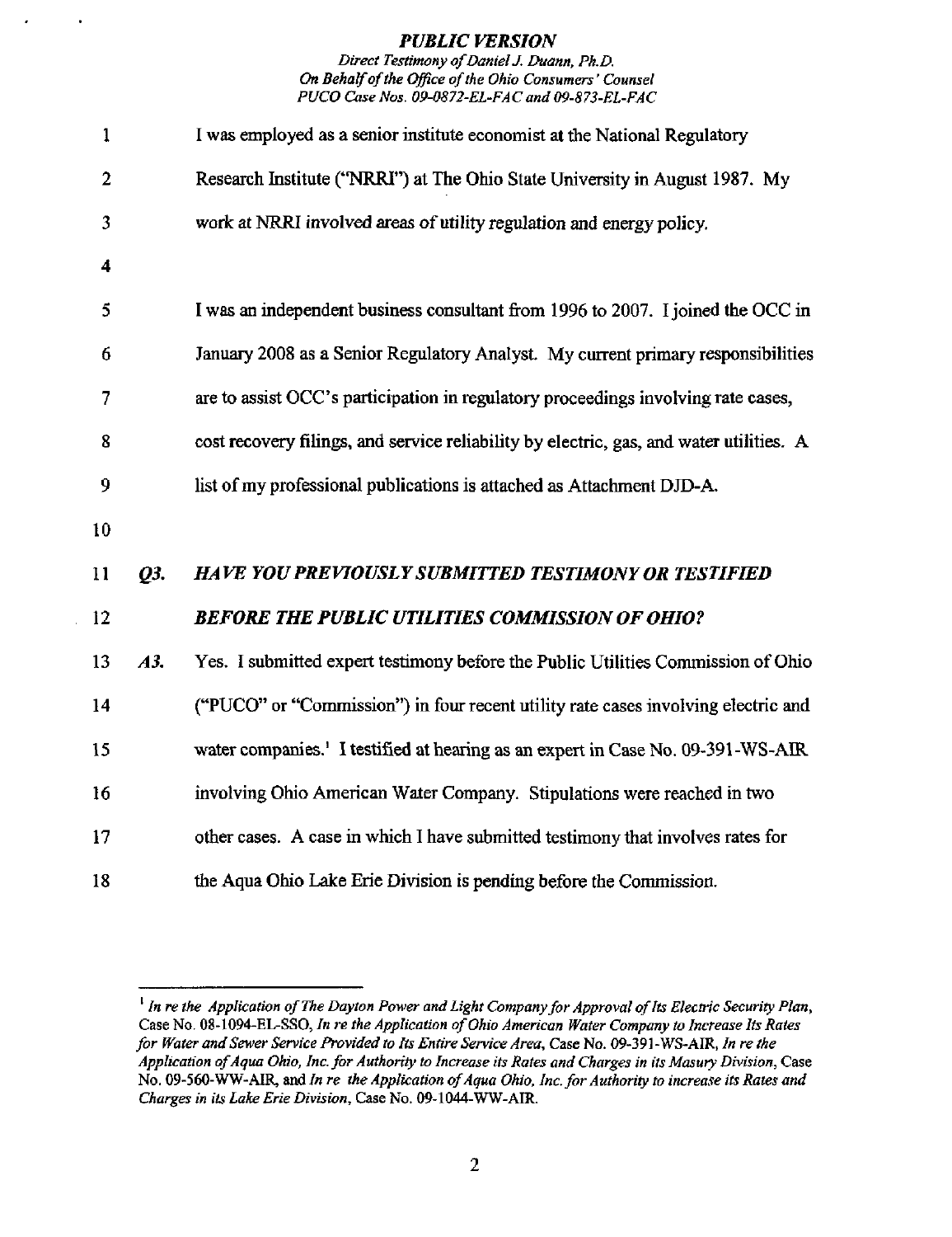# 1 Q4. HAVE YOU PREVIOUSLY TESTIFIED OR SUBMITTED TESTIMONY 2 BEFORE OTHER ADMINISTRATIVE, REGULATORY, OR LEGISLATIVE 3 AGENCIES?

| <b>A4.</b> | Yes. I testified before the Ohio Division of Energy ("ODOE") on behalf of the        |
|------------|--------------------------------------------------------------------------------------|
|            | ODOE Staff regarding the Long-Term Forecast Report of the Cleveland Electric         |
|            | Illuminating Company (Case No. CEI-83-E) and submitted testimony on the              |
|            | Long-Term Forecast Report of The Toledo Edison Company (Case No. TEC-84-             |
|            | E) in 1984 and 1985. I also testified before the Illinois Commerce Commission in     |
|            | 1987 on behalf of the ICC Staff regarding the divestiture of three nuclear power     |
|            | plants by the Commonwealth Edison Company and related matters (Case Nos. 87-         |
|            | 0043, 87-0044, 87-0057, 87-0096). In 1989, I testified as an expert analyst before   |
|            | the California Legislature, Senate Committee on Energy and Public Utilities,         |
|            | regarding pending legislation (California SB 769) that would have prohibited an      |
|            | electric utility from purchasing electricity from a private energy producer fully or |
|            | partially owned by a subsidiary or affiliate of the utility.                         |
|            |                                                                                      |

16

17 Q5. WHAT DOCUMENTS HAVE YOU REVIEWED IN THE PREPARATION OF 18 **YOUR TESTIMONY?** 

- 19 A5. I have reviewed the Report of the Management/Performance and Financial Audits
- 20 of the FAC of the Columbus Southern Power Company and the Ohio Power
- 21 Company filed in Case Nos. 09-0872-EL-FAC and 09-873-EL-FAC (the
- 22 "Management and Financial Audits Report" or "Audits Report"). The
- 23 Management and Financial Audits Report was prepared by Energy Ventures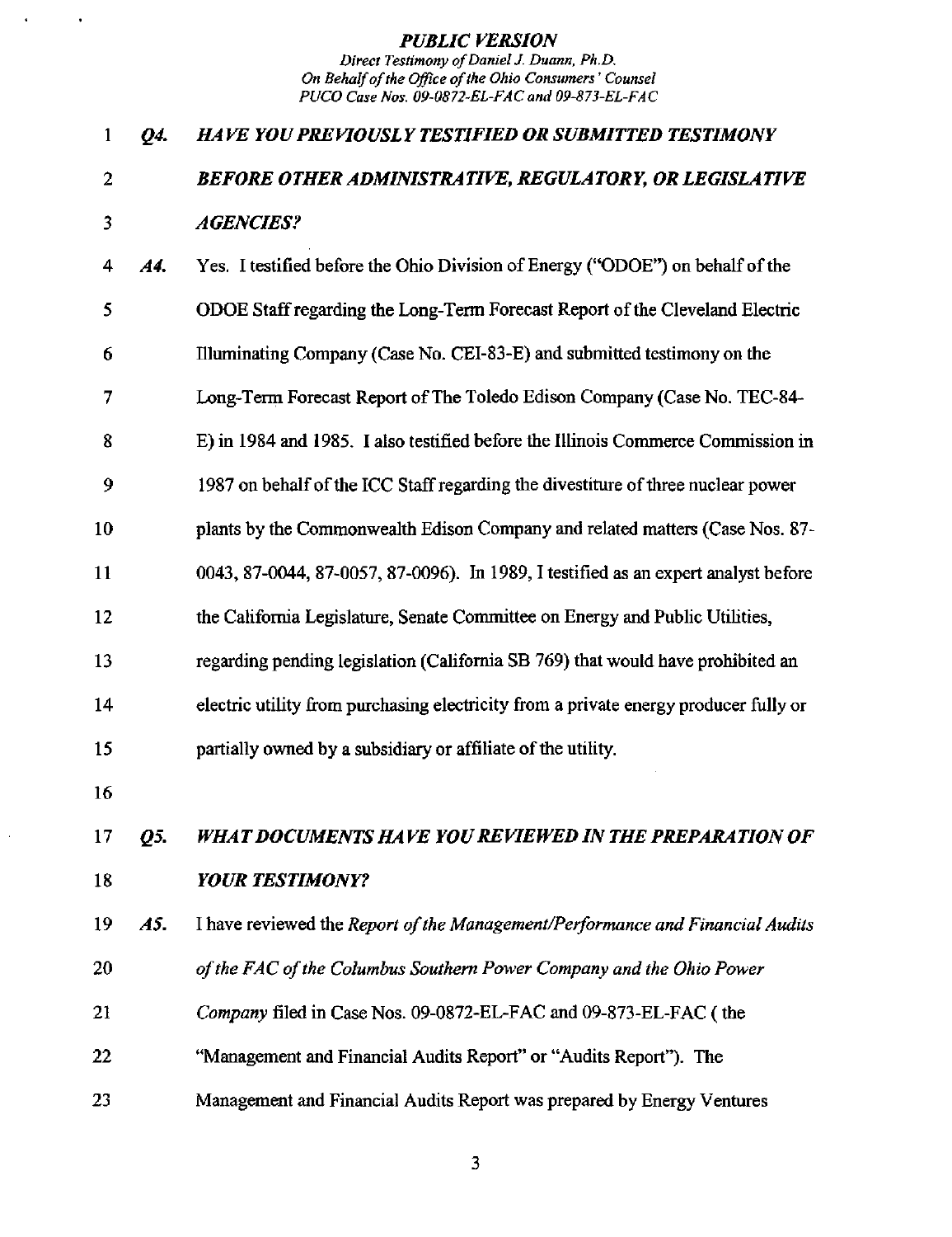$\sim$ 

 $\ddot{\phantom{1}}$ 

Direct Testimony of Daniel J. Duann, Ph.D. On Behalf of the Office of the Ohio Consumers' Counsel PUCO Case Nos, 09-0872-EL-FAC and 09-873-EL-FAC

| 1  |     | Analysis, Inc. and its subcontractor, Larkin & Associates PLLC (the "Auditor"). I  |
|----|-----|------------------------------------------------------------------------------------|
| 2  |     | have also reviewed relevant responses by Columbus Southern Power Company           |
| 3  |     | ("CSP"), Ohio Power Company ("OPC" or "OPCO" or "Ohio Power"), and                 |
| 4  |     | American Electric Power Service Company ("AEPSC," along with CSP and OPC,          |
| 5  |     | referred to as "AEP" or "Companies") to the interrogatories, data requests, and    |
| 6  |     | requests for the production of documents that were submitted to the Companies      |
| 7  |     | by the OCC and other parties in this case. I have reviewed other materials related |
| 8  |     | to this case that are mentioned in my testimony.                                   |
| 9  |     |                                                                                    |
| 10 | Q6. | <b>WHAT IS THE PURPOSE OF YOUR TESTIMONY?</b>                                      |
| 11 | A6. | My testimony primarily focuses on the proper regulatory treatment of the           |
| 12 |     | that was obtained by the Companies from a Settlement Agreement and                 |
| 13 |     | Mutual Release ("Settlement Agreement") with the                                   |
| 14 |     | <sup>2</sup> I conclude that the current customers of                              |
| 15 |     | Ohio Power are not receiving the benefits they should receive from the             |
| 16 |     | circumstances surrounding the Settlement Agreement. I recommend a credit of        |
| 17 |     | as an offset against the fuel cost<br>the fair net present value of the            |
| 18 |     | deferral balance be granted to the customers of OPC immediately. Then a            |
| 19 |     | regulatory asset of the same amount would be authorized with the annual carrying   |
| 20 |     | charge limited to the current cost of long-term debt of Ohio Power. The length of  |
| 21 |     | time under which this regulatory asset can incur carrying charges is decided by    |

 $2$  See Management and Financial Audits Report at 2-20 to 2-22.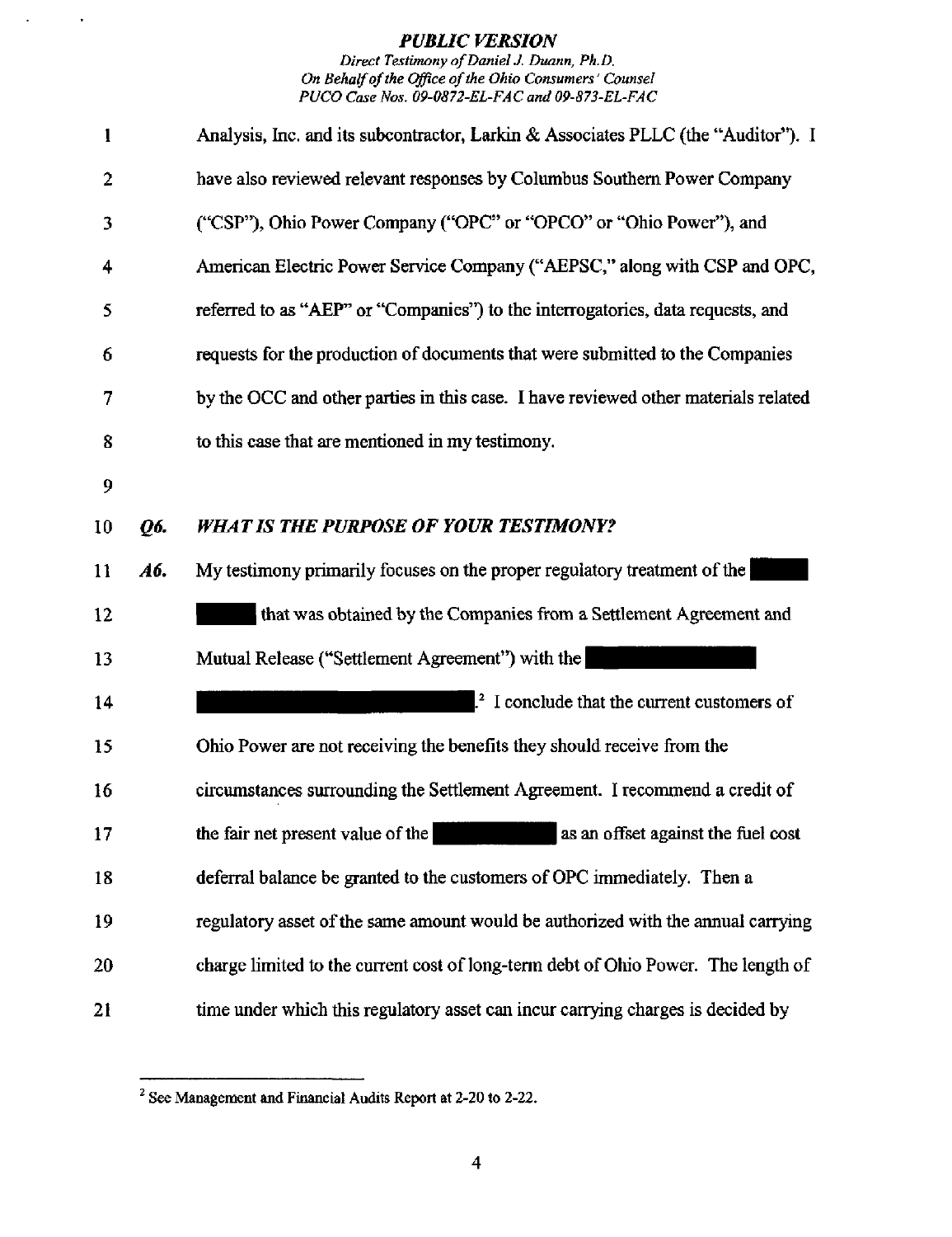Direct Testimony of Daniel J. Duann, Ph.D. On Behalf of the Office of the Ohio Consumers' Counsel PUCO Case Nos. 09-0872-EL-FAC and 09-873-EL'FAC

| 1                |     | the earliest of the following three dates: $(1)$                                             |
|------------------|-----|----------------------------------------------------------------------------------------------|
| $\boldsymbol{2}$ |     | by Ohio Power; (2) two years                                                                 |
| 3                |     | from the date the Commission issues its Finding and Order in this proceeding; and            |
| 4                |     | (3) January 1, 2013.                                                                         |
| 5                |     |                                                                                              |
| 6                |     | In addition, I recommend the \$<br><b>as</b>                                                 |
| 7                |     | a result of the Settlement Agreement be fully credited to OPC's customers                    |
| 8                |     | through the FAC in the 2009 to 2011 period. I also provide comments on several               |
| 9                |     | findings and recommendations contained in the Management and Financial                       |
| 10               |     | Audits Report.                                                                               |
| 11               |     |                                                                                              |
| 12               | Q7. | DO YOU SHARE THE CONCERNS EXPRESSED IN THE AUDITS                                            |
| 13               |     | <b>REPORT REGARDING THE MISMATCH OF COSTS AND PROCEEDS</b>                                   |
| 14               |     | ASSOCIATED WITH THE COAL CONTRACT BUYOUT AND                                                 |
| 15               |     | <b>RENEGOTIATION BETWEEN AEP AND ITS COAL SUPPLIERS?</b>                                     |
| 16               | A7. | Yes. I share the Auditor's concerns about the mismatch of costs and proceeds of              |
| 17               |     | the coal contract adjustments in 2007 and 2008. <sup>3</sup> It is my opinion that a finding |
| 18               |     | on the appropriateness of the accounting of the FAC costs and the prudence of                |
| 19               |     | management decisions of AEP cannot be made without an explicit and extensive                 |
| 20               |     | review of their effect on the customers of AEP. In this regard, I am not                     |
| 21               |     | convinced, after reviewing the Management and Financial Audits Report, that                  |

 $\bar{\phantom{a}}$ 

 $\ddot{\phantom{a}}$ 

 $3$  Id., at 2-21 to 2-24.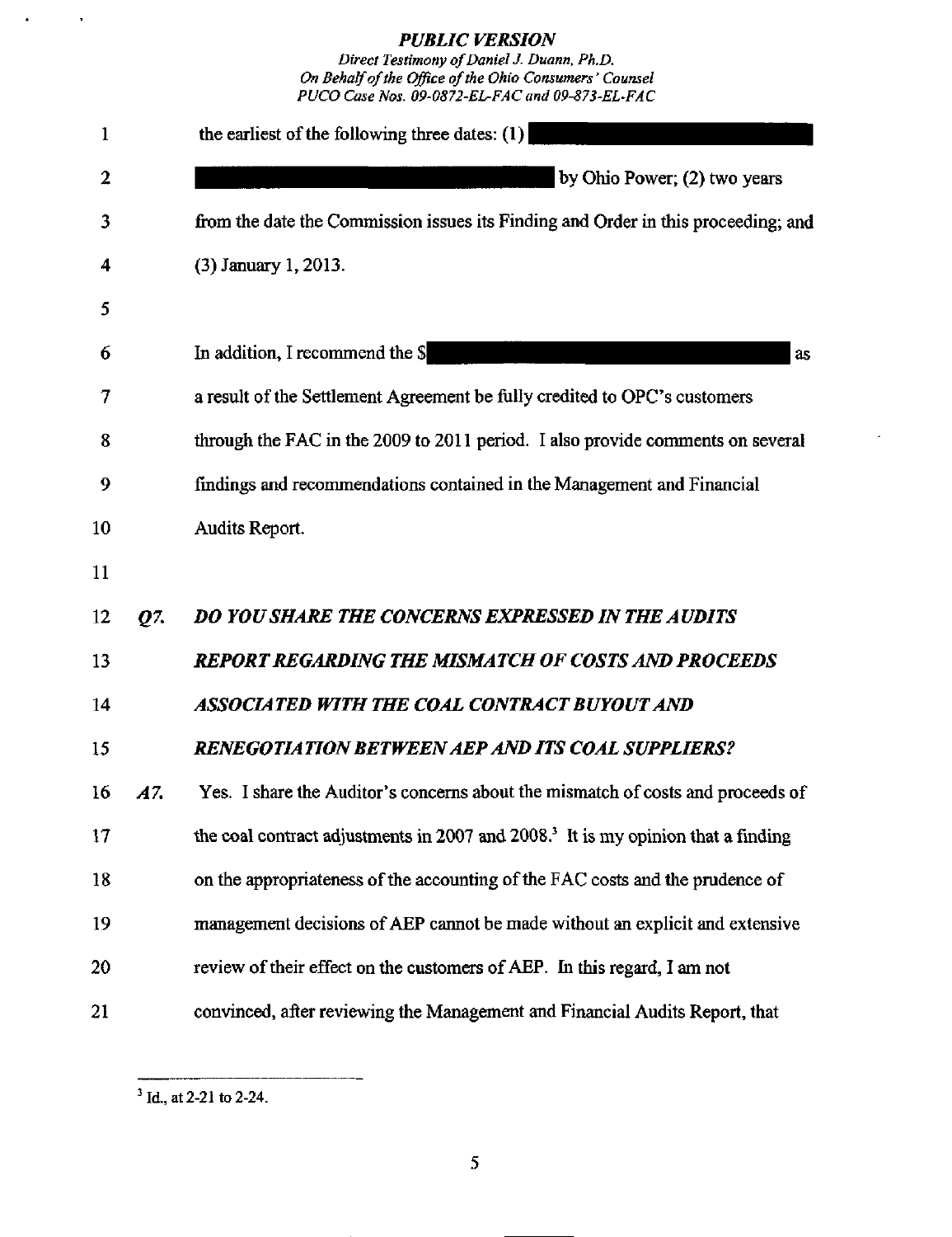#### Direct Testimony of Daniel J. Duann, Ph.D. On Behalf of the Office of the Ohio Consumers' Counsel PUCO Case Nos. 09-0872-EL-FAC and 09-873-EL-FAC

| $\mathbf{1}$      |            | AEP, as a provider of utility service, was doing a good job in protecting the        |
|-------------------|------------|--------------------------------------------------------------------------------------|
| $\overline{2}$    |            | interests of its customers. The Auditor, based on my reading of the Management       |
| 3                 |            | and Financial Audits Report, has not concluded those coal contract buyout and        |
| 4                 |            | renegotiations were prudent. For example, while the Auditor states that "AEPSC"      |
| 5                 |            | did an exceptional job during this period particularly with those suppliers that     |
| 6                 |            | faced financial hardship," the Audits Report also indicates that "While it is hard   |
| 7                 |            | to tie the under-recovery to specific events, the extraordinary increase as a result |
| 8                 |            | of a renegotiation with one supplier and a contract buyout help to explain the       |
| 9                 |            | large under-recovery." <sup>5</sup>                                                  |
| 10                |            |                                                                                      |
| 11                | <b>Q8.</b> | <b>DO YOU SUPPORT THE AUDITOR'S RECOMMENDATIONS</b>                                  |
| $12 \overline{ }$ |            | <b>CONTAINED IN THE MANAGEMENT AND FINANCIAL AUDITS</b>                              |
| 13                |            | <b>REPORT?</b>                                                                       |
| 14                | A8.        | I generally support the six Management Audit Recommendations and six                 |
| 15                |            | Financial Audit Recommendations in the Management and Financial Audits               |
| 16                |            | Report. <sup>6</sup> I further recommend that the Commission provide the necessary   |
| 17                |            | regulatory directives and remedies for the full and timely implementation of the     |
| 18                |            | Auditor's recommendations.                                                           |

 $\epsilon$ 

 $\ddot{\phantom{1}}$ 

<sup>\*\*</sup> See Management and Financial Audits Report at 1-4.

 $<sup>5</sup>$  Id., at 1-5, footnote 3.</sup>

 $^6$  Id. at 1-6 to 1-9.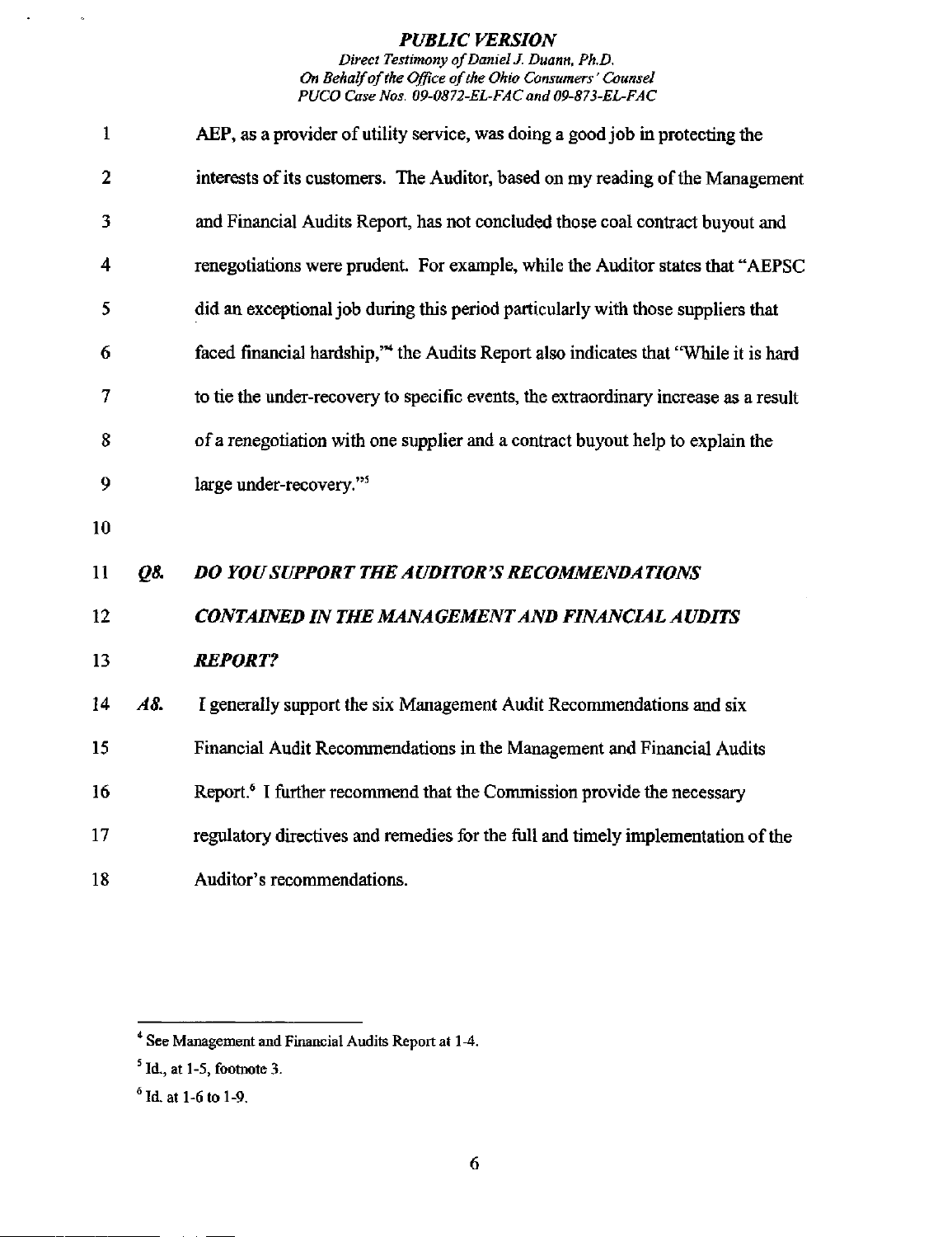| 1              | Q9. | WHILE GENERALLY SUPPORTING THE RECOMMENDATIONS, DO                                |
|----------------|-----|-----------------------------------------------------------------------------------|
| $\overline{2}$ |     | YOU HAVE SPECIAL CONCERNS REGARDING ANY                                           |
| 3              |     | RECOMMENDATIONS IN THE MANAGEMENT AND FINANCIAL                                   |
| 4              |     | <b>AUDITS REPORT?</b>                                                             |
| 5              | A9. | Yes. As stated above, there was a clear mismatch of the costs and proceeds        |
| 6              |     | regarding the coal contract buyout and negotiation entered by AEP in 2007 and     |
| 7              |     | 2008. The Auditor raised this issue, but has not provided any remedy. In          |
| 8              |     | Management Audit Recommendation No. 1, the Auditor states that "EVA               |
| 9              |     | believes that the PUCO should review whether any proceeds from the Settlement     |
| 10             |     | Agreement should be a credit against OPCO's FAC under-recovery. This buy-out      |
| 11             |     | is somewhat unique as it occurred during a period in which fuel cost recovery was |
| 12             |     | not regulated yet the entire value received was for tons that would have been     |
| 13             |     | shipped during the ESP period."7 I generally concur with this recommendation.     |
| 14             |     | However, I recommend that, as a matter of fairness, the Commission should direct  |
| 15             |     | AEP to immediately credit the fair net present value of the                       |
| 16             |     | against the OP FAC under-recovery and should order other regulatory remedies I    |
| 17             |     | propose in my testimony regarding the Settlement Agreement. <sup>8</sup>          |

 $\bar{z}$ 

 $\ddot{\phantom{0}}$ 

 $<sup>7</sup>$  Id. at 1-6.</sup>

<sup>&</sup>lt;sup>8</sup> A more detailed discussion of the Audits Report at 2-20 to 2-22. can be found in Management and Financial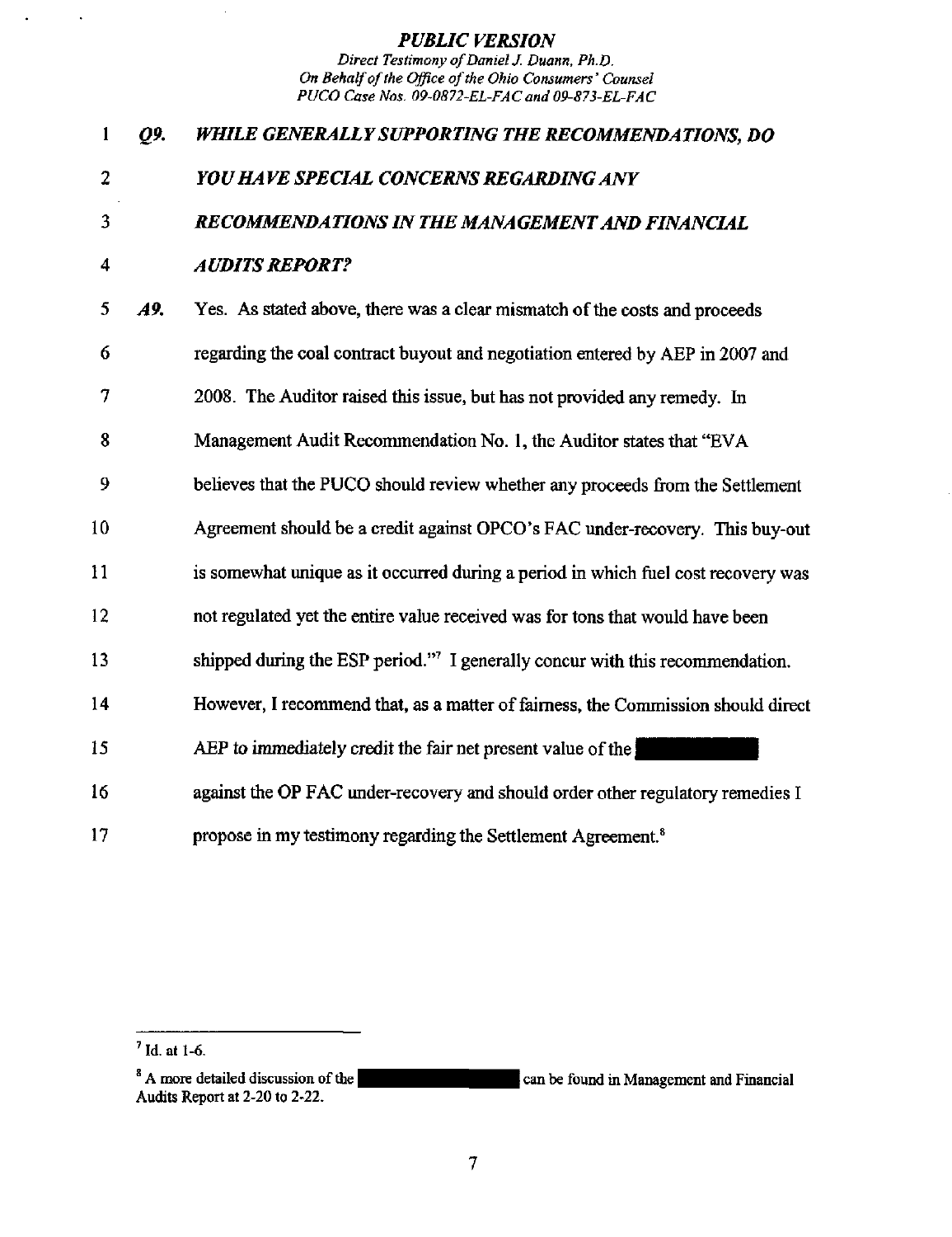| 1              | 010. | PLEASE EXPLAIN THE COSTS AND PROCEEDS FOR OHIO POWER                                   |
|----------------|------|----------------------------------------------------------------------------------------|
| $\overline{2}$ |      | AND ITS CUSTOMERS DERIVED FROM THE<br><b>SETTLEMENT</b>                                |
| 3              |      | <b>AGREEMENT.</b>                                                                      |
| 4              | A10. | Based on the Management and Financial Audits Report, the fuel procurement for          |
| 5              |      | both CSP and OP is handled by AEPSC. AEPSC is also responsible for the fuel            |
| 6              |      | procurement for AEP's other utilities. <sup>9</sup>                                    |
| 7              |      |                                                                                        |
| 8              |      |                                                                                        |
| 9              |      | 10                                                                                     |
| 10             |      |                                                                                        |
| 11             |      | The<br>and the resulting Settlement Agreement and                                      |
| 12             |      | Mutual Release ("Settlement Agreement") were largely the result of a contract          |
| 13             |      | dispute that arose from the volatile and quickly escalating market price of coal       |
| 14             |      | since the middle of 2007. <sup>11</sup> According to the major terms of the Settlement |
| 15             |      | Agreement, the added costs to AEPSC, and thus to OPC and its customers, of the         |
| 16             |      | , in comparison with the terms of the original contract,                               |
| 17             |      | was in a higher cost of coal in comparison to the cost of coal under the then          |
| 18             |      | existing contract. <sup>12</sup> The Management and Financial Audits Report does not   |

 $\bar{z}$ 

<sup>&</sup>lt;sup>9</sup> See Management and Financial Audits Report at 2-1.

<sup>&</sup>lt;sup>10</sup> See Exhibit 2-2 of the Management and Financial Audits Report at 2-3.

<sup>&</sup>lt;sup>11</sup> See Management and Financial Audits Report at 2-20.

<sup>&</sup>lt;sup>12</sup> Id. at 2-20 to 2-21. A brief summary of the terms of the new contract  $|$  and  $|$  can be found in the Audits Report, at 2-30. The Auditor noted that  $|$  shipped the full contract tonnage. But most of shipped the full contract tonnage. But most of the coal went to the station, not **and in no months was the coal quality consistent with** the contracted specifications."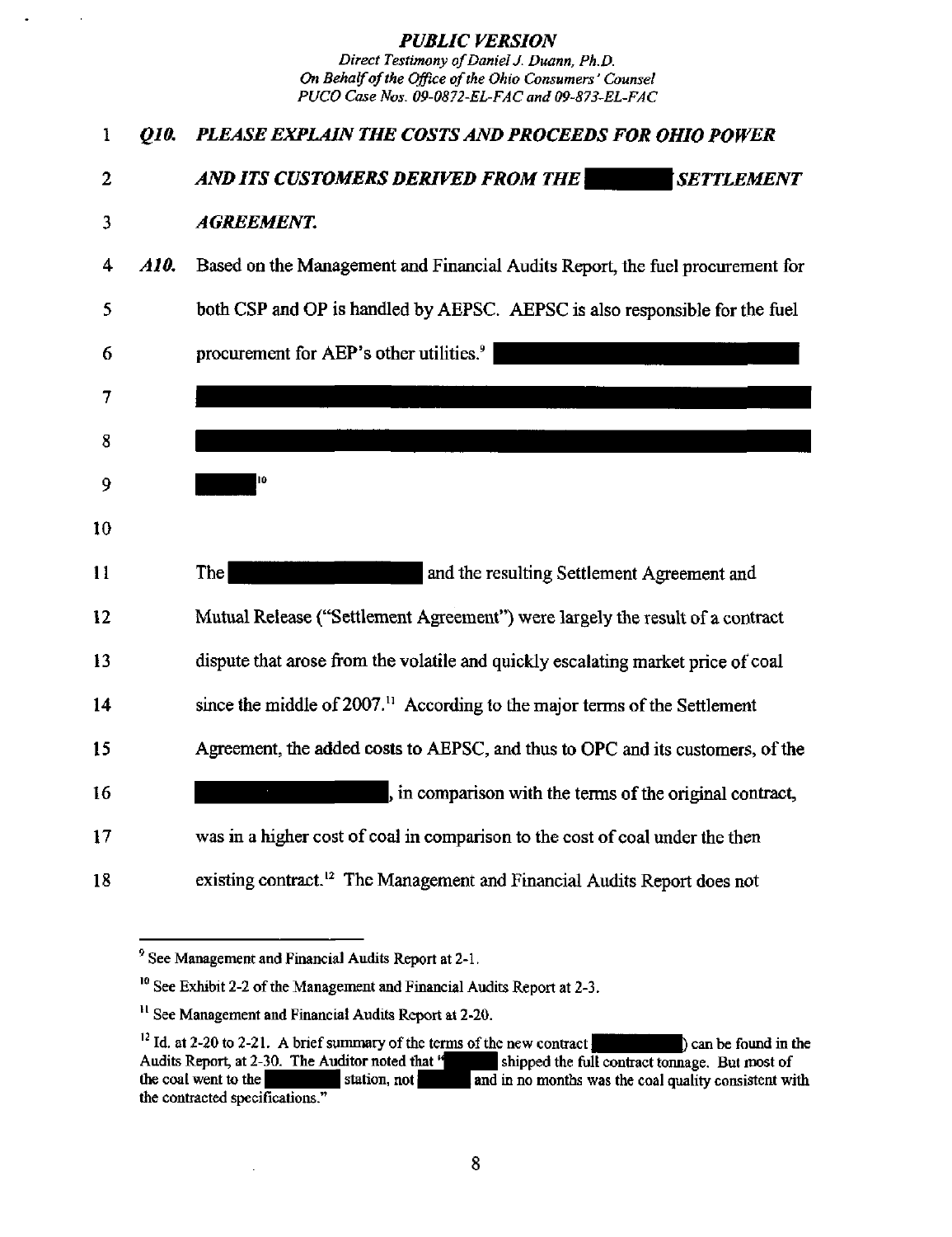| 1  | provide a complete analysis or estimate of the total added coal cost of the                      |
|----|--------------------------------------------------------------------------------------------------|
| 2  | Settlement Agreement. Nevertheless, the Auditor concludes that "the 2007 buy-                    |
| 3  | contract for resulted in an increase of over \$50<br>out of the                                  |
| 4  | million in 2009 fuel expense over the contracted prices" <sup>13</sup> and "[a]s a result of the |
| 5  | buy-out, OPCO ratepayers are paying significantly more for coal." <sup>14</sup> It is            |
| 6  | expected the higher cost of coal borne by OPC's customers as a result of the                     |
| 7  | Settlement Agreement will continue at least through spossibly through                            |
| 8  | 15                                                                                               |
| 9  |                                                                                                  |
| 10 | The proceeds and ownership interest provided to Ohio Power from the Settlement                   |
| 11 | Agreement are in two categories: <sup>16</sup>                                                   |
| 12 | (1)                                                                                              |
| 13 |                                                                                                  |
| 14 | until paid; and                                                                                  |
| 15 | a transfer to AEPSC or its designated affiliate from<br>of certain<br>(2)                        |
| 16 | mineral and real property interests in                                                           |
| 17 |                                                                                                  |
| 18 |                                                                                                  |

 $\ddot{\phantom{a}}$ 

 $\cdot$ 

 $^{13}$  See Management and Financial Audits Report at 1-5.

 $^{14}$  Id. at 2-21.

<sup>&</sup>lt;sup>15</sup> See Management and Financial Audits Report at 2-30.

<sup>&</sup>lt;sup>16</sup> See Management and Financial Audits Report at 2-21 and Response to IEU-Ohio's Interrogatories First Set 1-001.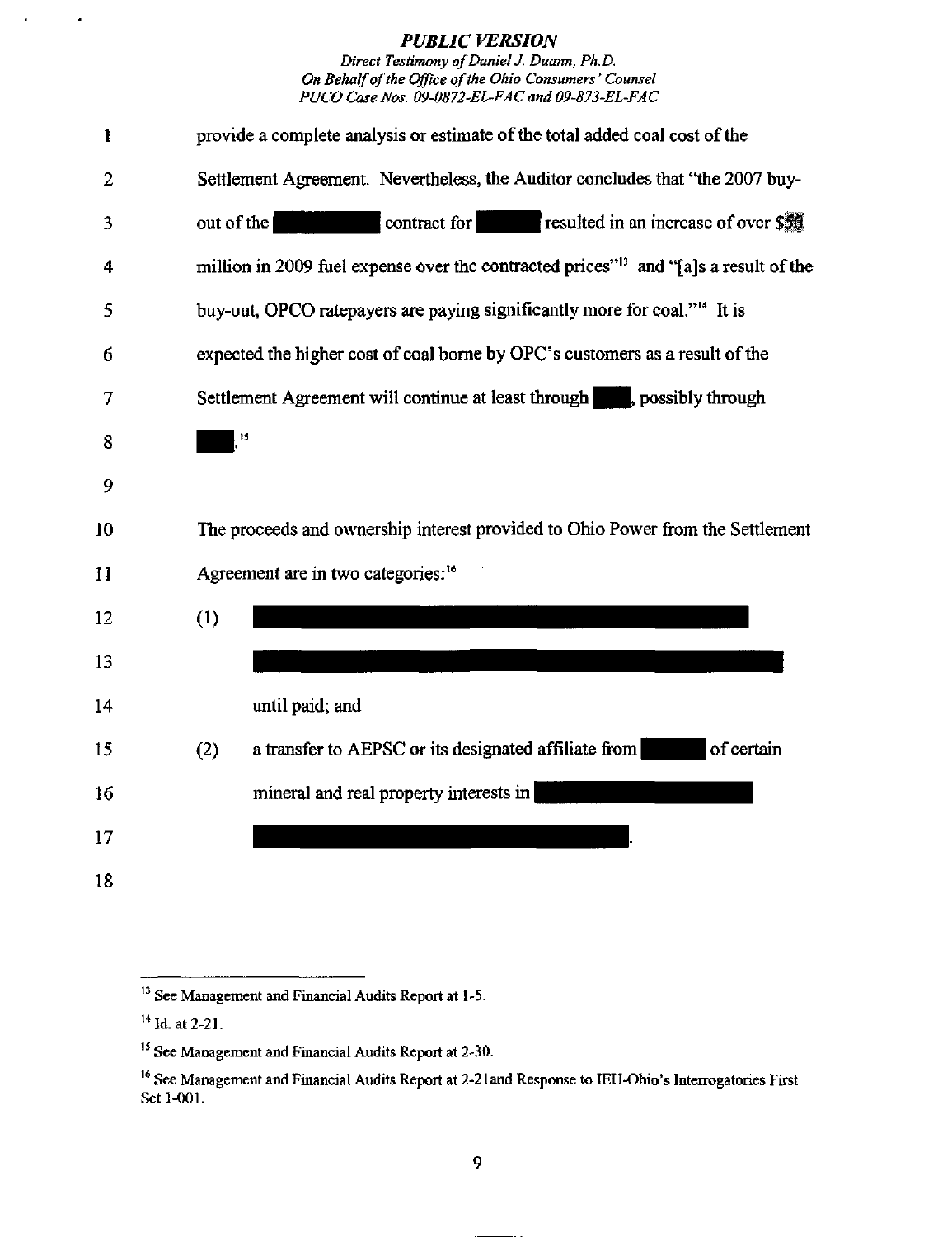Direct Testimony of Daniel J. Duann, Ph.D. On Behalf of the Office of the Ohio Consumers' Counsel PUCO Case Nos. 09-0872-EL-FAC and 09-873-EL-FAC



<sup>&</sup>lt;sup>17</sup> See response to IEU-Ohio Interrogatories, First Set, 1-003.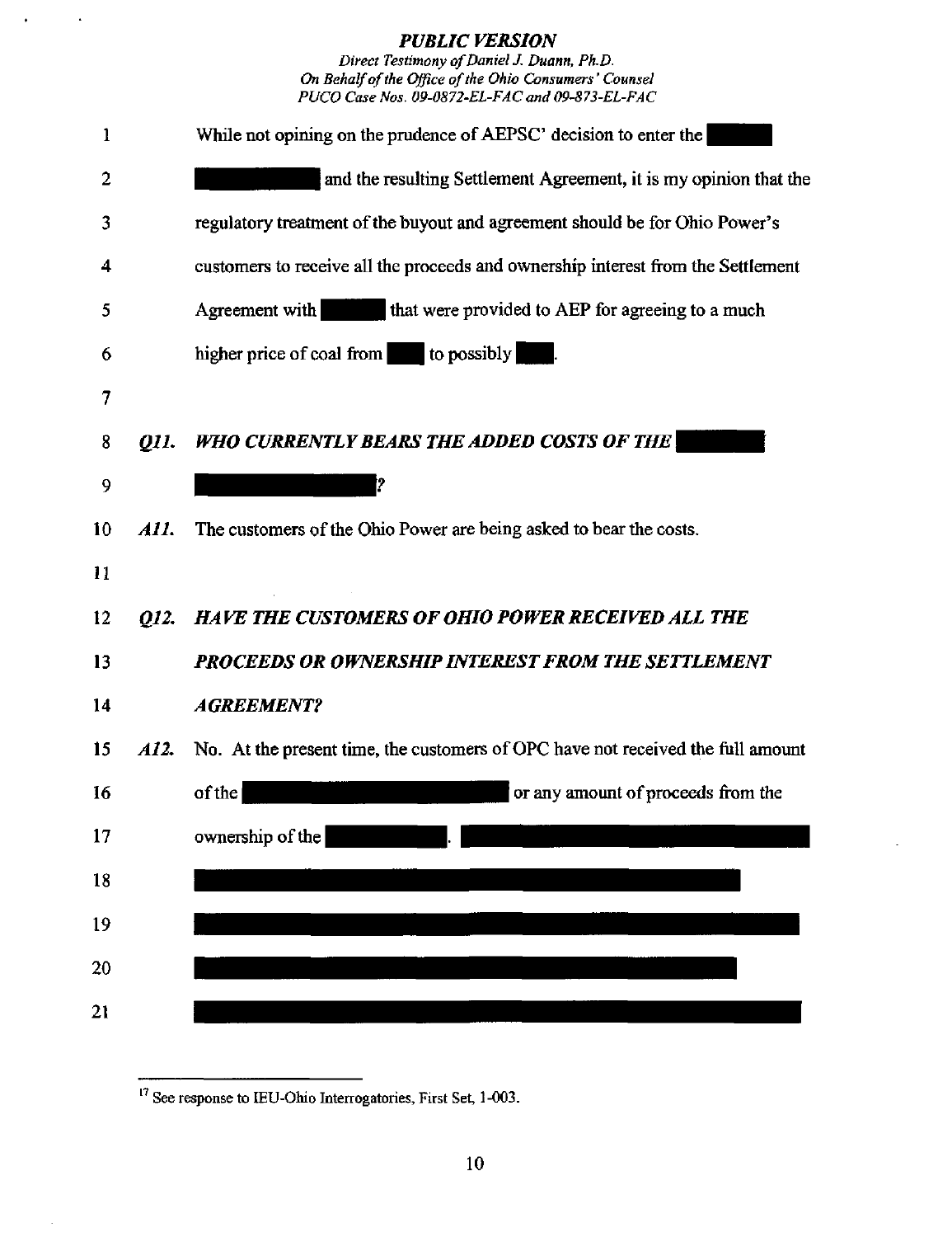



<sup>18</sup> See response to IEU-Ohio Interrogatories, First Set, 1-005.

- $20$  See response to IEU-Ohio Interrogatories, First Set, 1-001.
- $^{21}$  See Management and Financial Audits Report at 2-21.
- $^{22}$  See footnote 8 of the Management and Financial Audits Report.
- $^{\prime\prime}$  Ibid.

 $<sup>19</sup>$  See response to IEU-Ohio Interrogatories, First Set, 1-005.</sup>

 $^{24}$  See Management and Financial Audits Report, at 2-21.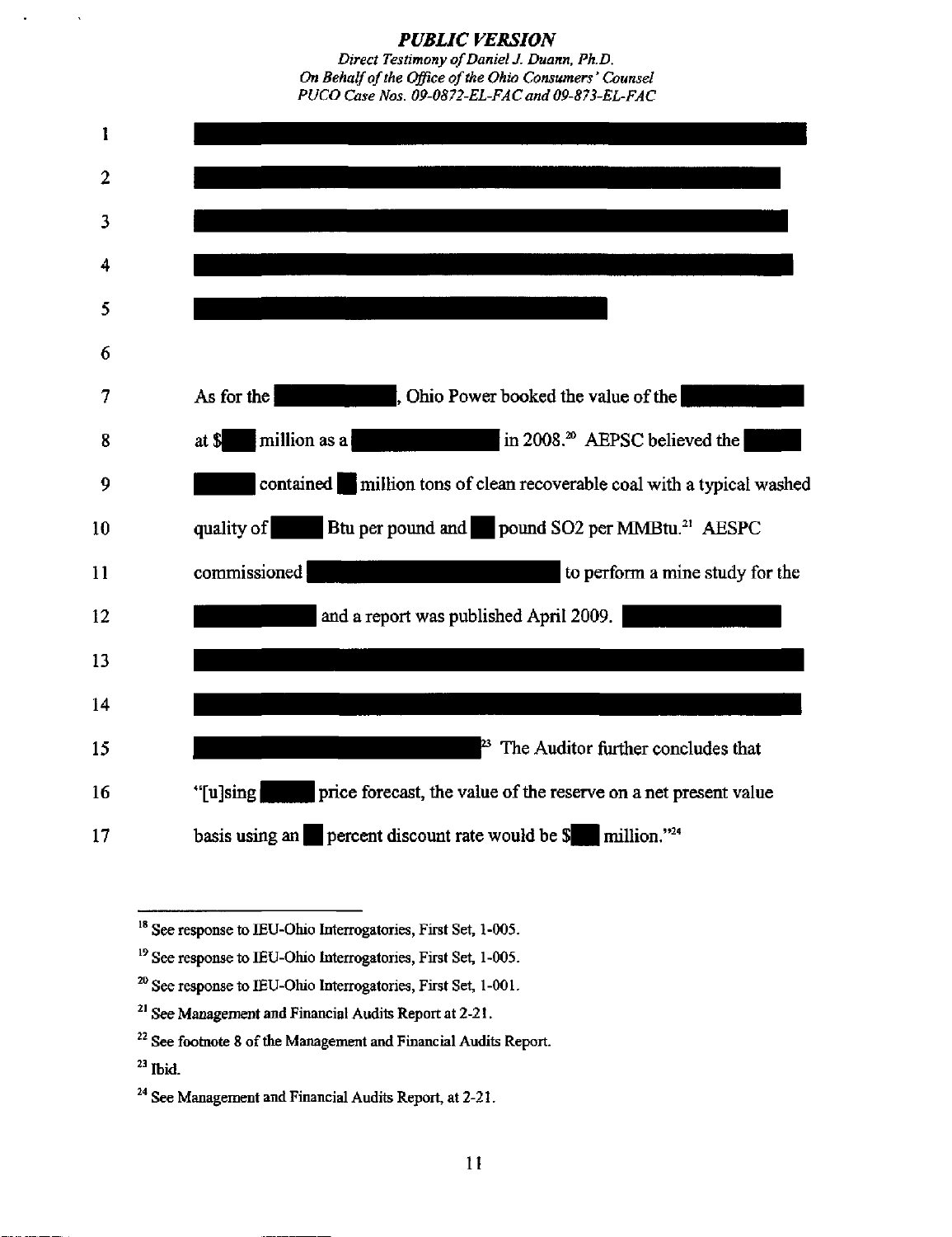| $\mathbf{1}$ | AI3. | PLEASE EXPLAIN WHY OPC'S CUSTOMERS SHOULD RECEIVE ALL                                         |
|--------------|------|-----------------------------------------------------------------------------------------------|
| 2            |      | <b>THE PROCEEDS FROM THE</b><br><b>AND RECEIVE THEM</b>                                       |
| 3            |      | <b>IN A TIMELY MANNER.</b>                                                                    |
| 4            |      |                                                                                               |
| 5            | A13. | As noted above, the customers of Ohio Power are paying the added costs                        |
| 6            |      | associated with the Settlement Agreement. As a matter of fairness, the customers              |
| 7            |      | of OPC should also receive all the proceeds from the Settlement Agreement,                    |
| 8            |      | including the cash payment by and those from the ownership of the                             |
| 9            |      | . The Management and Financial Audits Report states, "That                                    |
| 10           |      | being said, the contract was an OPCO asset and the value associated with it would             |
| 11           |      | have flowed to OPCO ratepayers through the ESP period had there not been an                   |
| 12           |      | early contract termination. Further, the difference between the price of the                  |
| 13           |      | replacement coal and the contract price is one factor behind the large OPCO FAC               |
| 14           |      | under-recovery. Equity suggests that the PUCO consider whether some of the                    |
| 15           |      | realized value should be credited against the under-recovery." <sup>25</sup> I agree with the |
| 16           |      | Auditor on this issue.                                                                        |
| 17           |      |                                                                                               |
| 18           |      | I recommend the full \$ million received from<br>under the Settlement                         |
| 19           |      | Agreement be credited to Ohio Power's customers through the 2009 to 2011                      |
| 20           |      | FAC. In addition, any unrealized proceeds for assets that have not been                       |
| 21           |      | such as the<br>should also be allocated fully to the customers of                             |

 $^{25}$  Id. at 2-22.

 $\mathcal{L}^{\pm}$ 

 $\mathcal{L}_{\mathcal{A}}$ 

12

 $\zeta$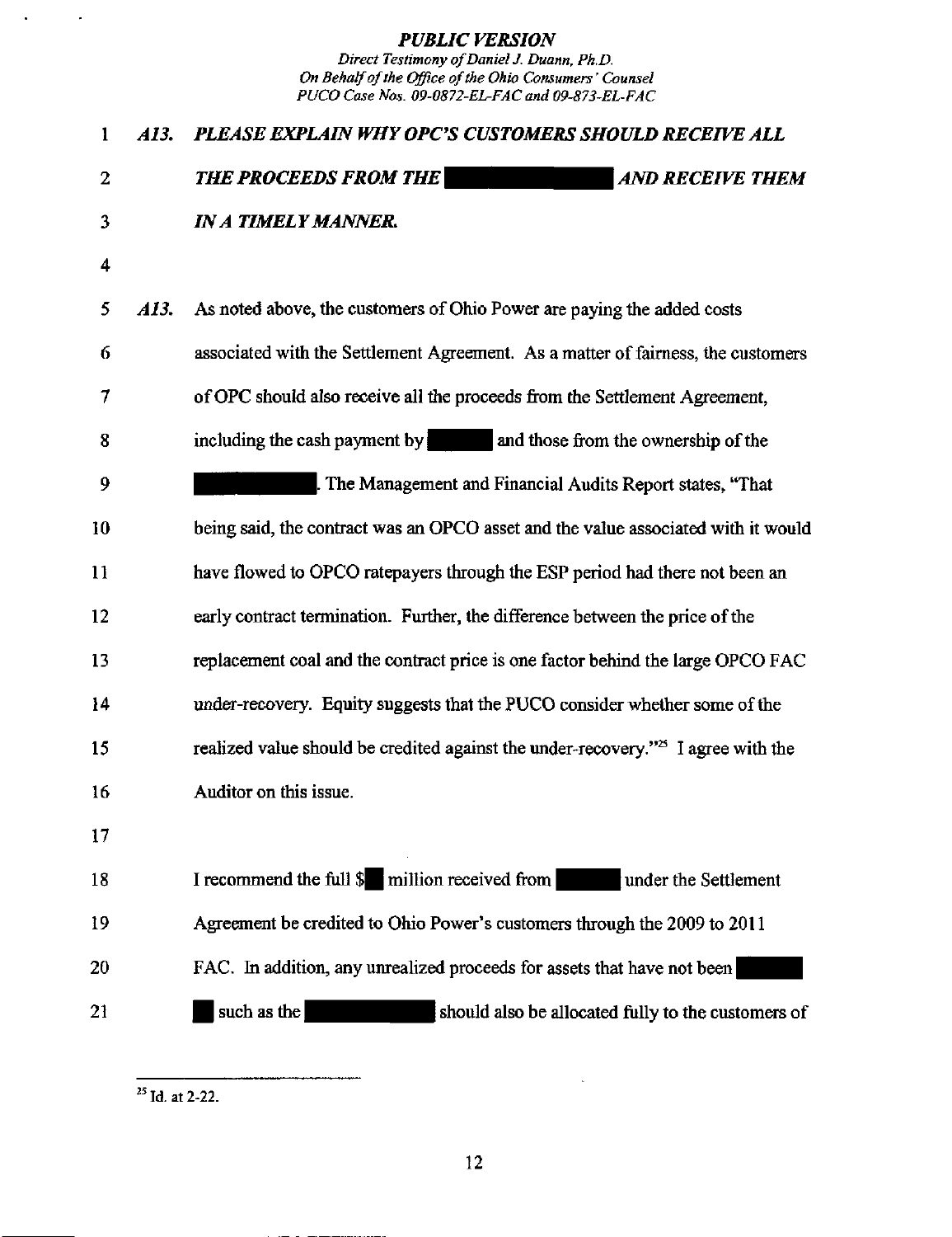Direct Testimony of Daniel J. Duann, Ph.D. On Behalf of the Office of the Ohio Consumers' Counsel PUCO Case Nos. 09-0872-EL-FAC and 09-873-EL-FAC



<sup>&</sup>lt;sup>26</sup> See Management and Financial Audits Report at 2-21 to 2-22.

<sup>&</sup>lt;sup>27</sup> See Management and Financial Audits Report at 7-61.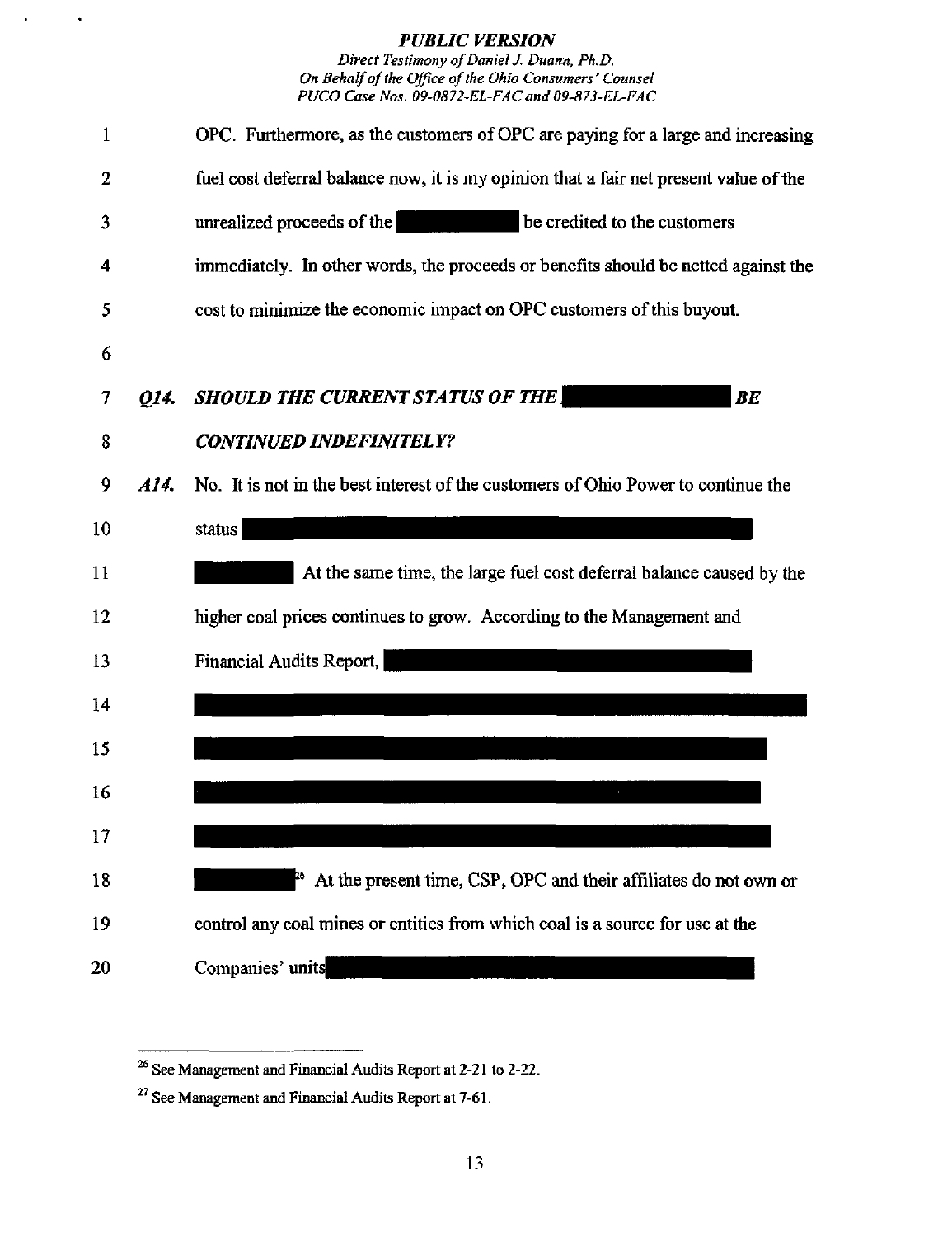Direct Testimony of Daniel J. Duann, Ph.D. On Behalf of the Office of the Ohio Consumers' Counsel PUCO Case Nos. 09-0872-EL-FAC and 09-873-EL-FAC

| 1  |      | <sup>28</sup> I am not proposing any                                                 |
|----|------|--------------------------------------------------------------------------------------|
| 2  |      | specific option. This decision is best left for AEP to make. I am advising, that     |
| 3  |      | whatever decision AEP makes, it should be the least-cost most prudent option         |
| 4  |      | after evaluation and that it be subject to review in the next FAC audit.             |
| 5  |      |                                                                                      |
| 6  |      | Given Ohio Power's large fuel cost deferral balance already in place and the high    |
| 7  |      | carrying charge associated with the deferral, there are significant benefits to the  |
| 8  |      | customers of Ohio Power<br>as early as possible                                      |
| 9  |      | and use the proceeds to reduce the fuel cost deferral balance. I do not believe that |
| 10 |      | it is beneficial to Ohio Power's customers for OPC to keep the current status of     |
| 11 |      | for an extended period of time.<br>the                                               |
| 12 |      |                                                                                      |
| 13 | 015. | PLEASE IDENTIFY ANY DISINCENTIVE FOR OHIO POWER                                      |
| 14 |      | <b>IN A TIMELY MANNER UNDER</b>                                                      |
| 15 |      | <b>THE EXISTING REGULATORY TREATMENT OF THE</b>                                      |
| 16 |      |                                                                                      |
| 17 | A15. | Under current regulatory treatment afforded the<br>, there is no                     |
| 18 |      | incentive for Ohio Power<br>in a timely manner. Ohio                                 |
| 19 |      | Power can simply continue to keep the<br>on its books as a                           |
| 20 |      |                                                                                      |

 $^{28}$  Id, at 2-22.

 $\mathcal{A}$ 

 $\bullet$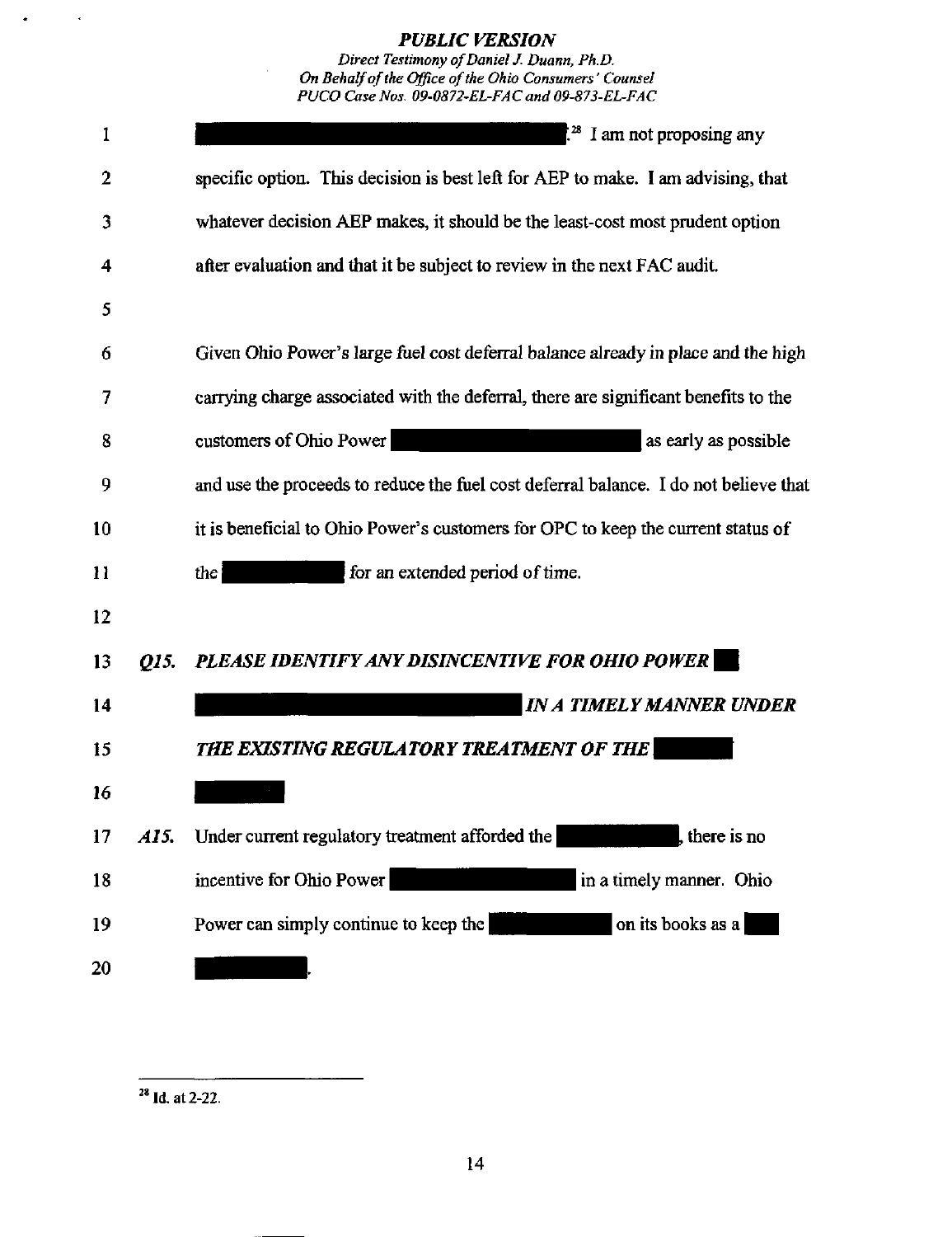Direct Testimony of Daniel J. Duann. Ph.D. On Behalf of the Office of the Ohio Consumers' Counsel PUCO Case Nos. 09-0872-EL-FAC and 09-873-EL-FAC

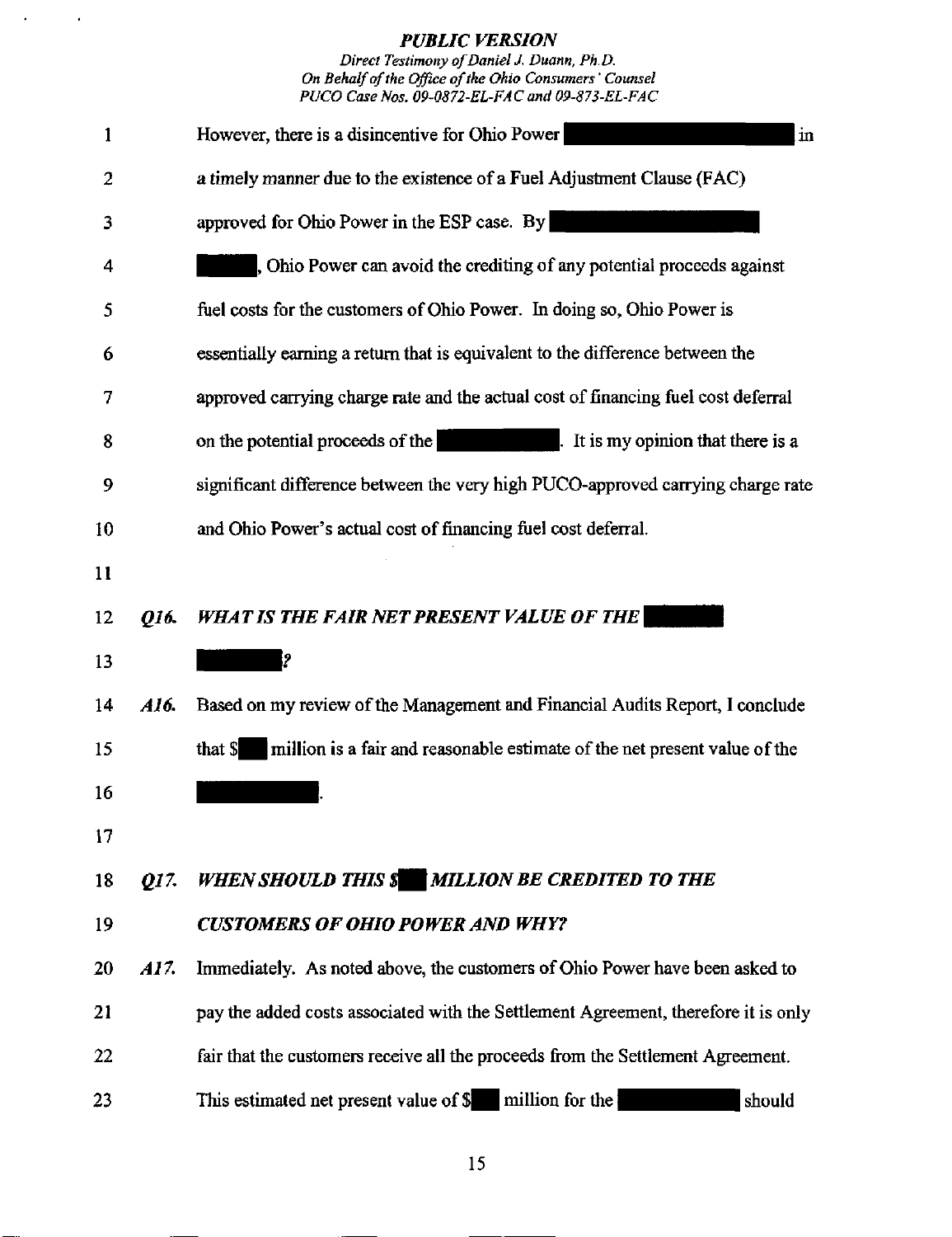### Direct Testimony of Daniel J. Duann, Ph.D. On Behalf of the Office of the Ohio Consumers' Counsel PUCO Case Nos. 09-0872-EL-FAC and 09-873-EL-FAC

| $\mathbf{1}$     | be credited immediately to the customers of Ohio Power. This credit will                   |
|------------------|--------------------------------------------------------------------------------------------|
| $\boldsymbol{2}$ | significantly reduce the large fuel cost deferral balance of Ohio Power and                |
| 3                | accumulation of the carrying charges.                                                      |
| 4                |                                                                                            |
| 5                | This extremely large amount of fuel cost deferral balance is an issue the                  |
| 6                | Commission should address as soon as possible. According to the most recent                |
| 7                | FAC quarterly filing made by OPC, the fuel cost deferral balance at the end of             |
| 8                | March 2010 was \$358 million. <sup>29</sup> The carrying charges associated with this      |
| 9                | amount of fuel cost deferral balance can exceed \$10 million every three months.           |
| 10               | This situation cannot continue indefinitely. Unfortunately, there is no end in sight       |
| 11               | for the continuing increase of the fuel cost deferral balance. In its more recent          |
| 12               | quarterly FAC filing, Ohio Power indicated that it is probable that OPC will               |
| 13               | continue to have a long-term deferral to be recovered subsequent to the ESP. <sup>30</sup> |
| 14               | Assuming the fuel cost being currently deferred each quarter is representative of          |
| 15               | deferrals expected over the remainder of the ESP term (i.e. an increase of \$48            |
| 16               | million for OP), Ohio Power will likely have a deferred balance of \$694 million at        |
| 17               | the end of 2011. The \$694 million is calculated using the current balance of \$358        |
| 18               | million and adding \$336 million to the deferrals over the next seven quarters from        |
| 19               | the first quarter of 2010.                                                                 |

 $\ddot{\phantom{a}}$ 

 $\blacksquare$ 

See In the Matter of the Fuel Adjustment Clauses for Columbus Southern Power Company and Ohio Power Company, Case Nos. 10-870-EL-FAC and 10-871-EL-FAC, Quarterly Filing (June 22, 2010), Schedule 3.

 $^{30}$  Id. at 2.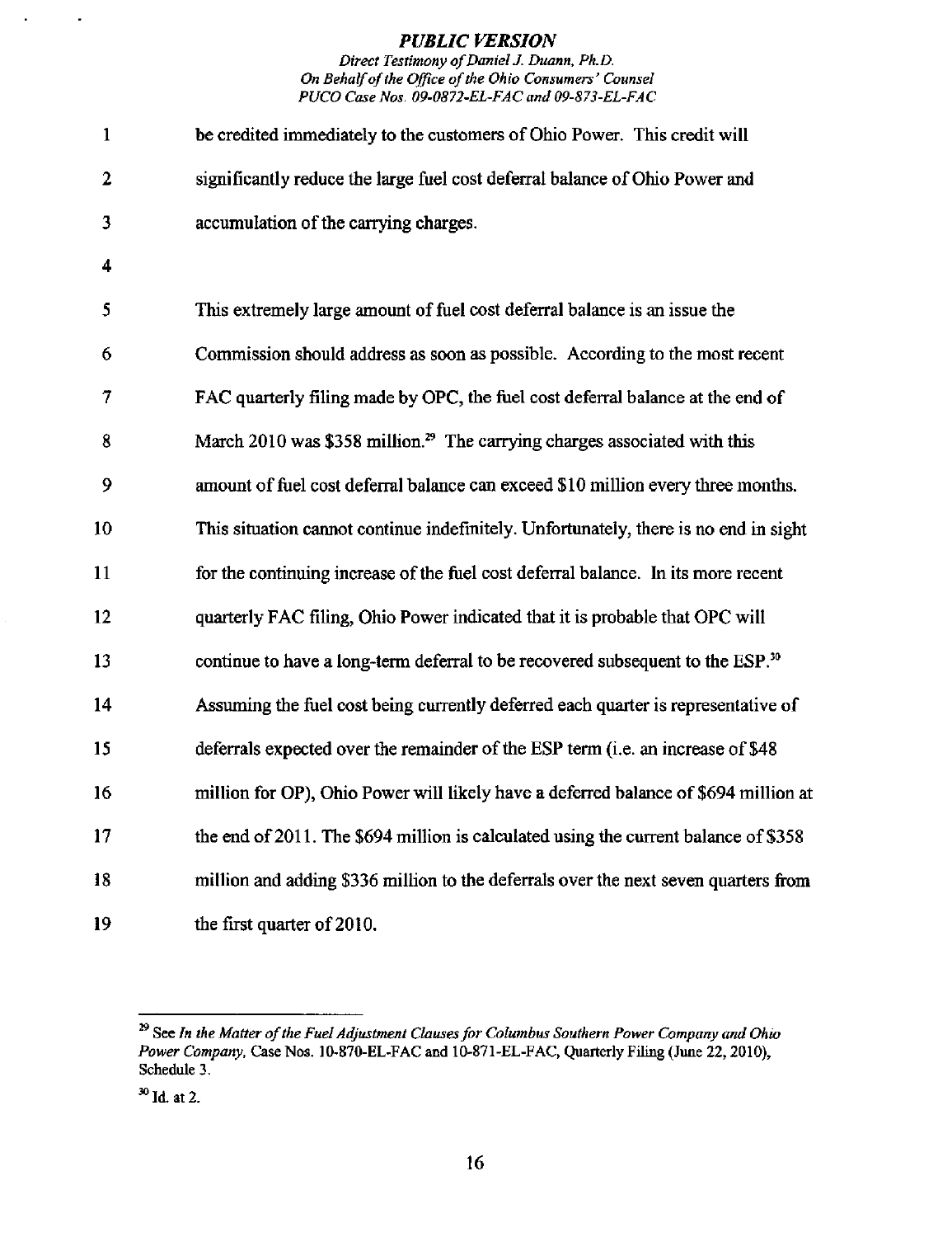$\mathcal{L}$ 

 $\sim$ 

| 1  | Q18. | WILL THIS IMMEDIATE CREDIT OF \$ MILLION TO THE                                        |
|----|------|----------------------------------------------------------------------------------------|
| 2  |      | <b>CUSTOMERS CREATE ANY CASH FLOW OR FUNDING PROBLEMS</b>                              |
| 3  |      | FOR OHIO POWER AT THE PRESENT TIME OR IN THE NEXT FEW                                  |
| 4  |      | YEARS?                                                                                 |
| 5  | A18. | No. The $\$\$ million credit is a one-time event. The $\$\$ million credit does not    |
| 6  |      | reduce the total electricity rate (which includes fuel cost, distribution costs and    |
| 7  |      | other riders) paid by the customers to Ohio Power. The one-time credit will only       |
| 8  |      | reduce the balance of fuel cost deferral. With the substantial amount of fuel cost     |
| 9  |      | deferral balance currently in place, any credit less than the balance of fuel cost     |
| 10 |      | deferral will not affect the total electricity rate at the present time or in the next |
| 11 |      | few years. As the electricity rate is unchanged as a result of the credit, the cash    |
| 12 |      | flow of Ohio Power would not be adversely affected. Similarly, this immediate          |
| 13 |      | flow-through of the \$ million to the customers of Ohio Power does not create          |
| 14 |      | any new funding needs for Ohio Power at the present time or in the next few            |
| 15 |      | years. Ohio Power has already borrowed or internally funded all the money it           |
| 16 |      | needed to finance the existing fuel cost deferral balance. The existing fuel cost      |
| 17 |      | deferral balance has already reflected the absence of any proceeds from the            |
| 18 |      | possible                                                                               |

17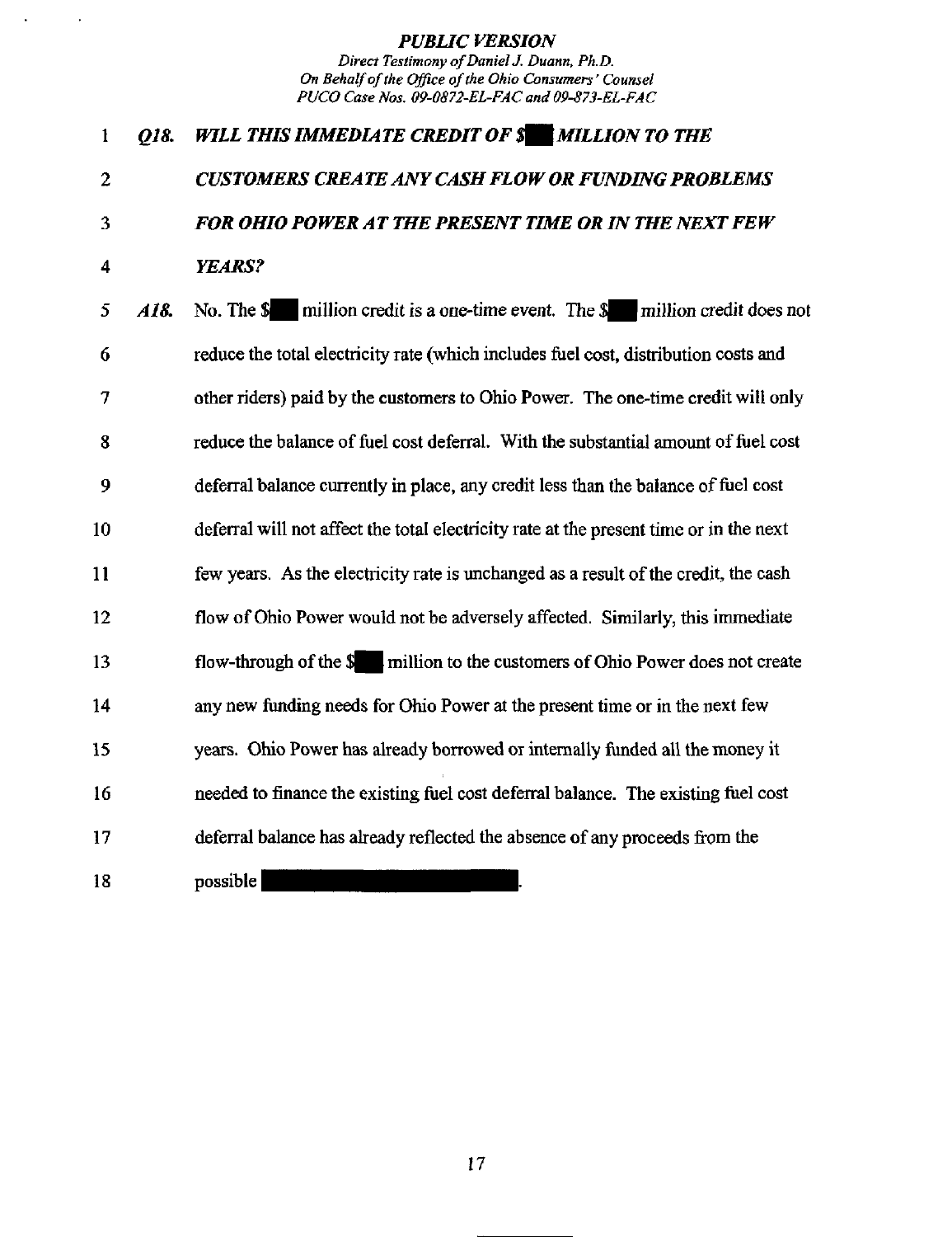$\mathcal{A}$ 

 $\Delta$ 

| $\mathbf{1}$ | 019. | CAN OHIO POWER BE PROTECTED IN THE EVENT THE                                          |
|--------------|------|---------------------------------------------------------------------------------------|
| 2            |      | TURNS OUT TO BE LESS THAN                                                             |
| 3            |      | <b>THE SUM OF \$ MILLION PLUS ANY ACCURED CARRYING COSTS?</b>                         |
| 4            | A19. | Yes. Ohio Power is protected in this circumstance. As indicated above, the            |
| 5            |      | is the<br>timing and options regarding the                                            |
| 6            |      | responsibility of Ohio Power. The protection of Ohio Power from the possible          |
| 7            |      | and the \$<br>difference between the                                                  |
| 8            |      | million credit can be achieved in the following way. Once the customers receive       |
| 9            |      | million credit for the fair net present value of the<br>the \$<br>, a                 |
| 10           |      | regulatory asset of the same amount can be created and recorded in Ohio Power's       |
| $\mathbf{1}$ |      | books. By doing so, Ohio Power is assured of recovering the initial costs of the      |
| 12           |      | $\alpha$ credit, $\$\$ million, when the                                              |
| 13           |      | As a further protection, Ohio Power will be allowed to have a                         |
| 14           |      | carrying charge on this regulatory asset. The carrying charge should be               |
| 15           |      | compounded annually and is based on the current cost of long-term debt of Ohio        |
| 16           |      | Power. The use of the cost of long-term debt, rather than the weighted cost of        |
| 17           |      | capital, is more appropriate under this circumstance for various reasons. First,      |
| 18           |      | there is a definite limit on the time of financing this regulatory asset. Second, the |
| 19           |      | has been fully "paid" and should be free from liens or other                          |
| 20           |      | financial constraints and can be used as collateral for obtaining financing under     |
| 21           |      | more favorable terms. Third, a lower (but still market-based) carrying charge can     |
| 22           |      | in a<br>provide an added incentive for Ohio Power                                     |
| 23           |      | timely fashion.                                                                       |

 $\sim$ 

18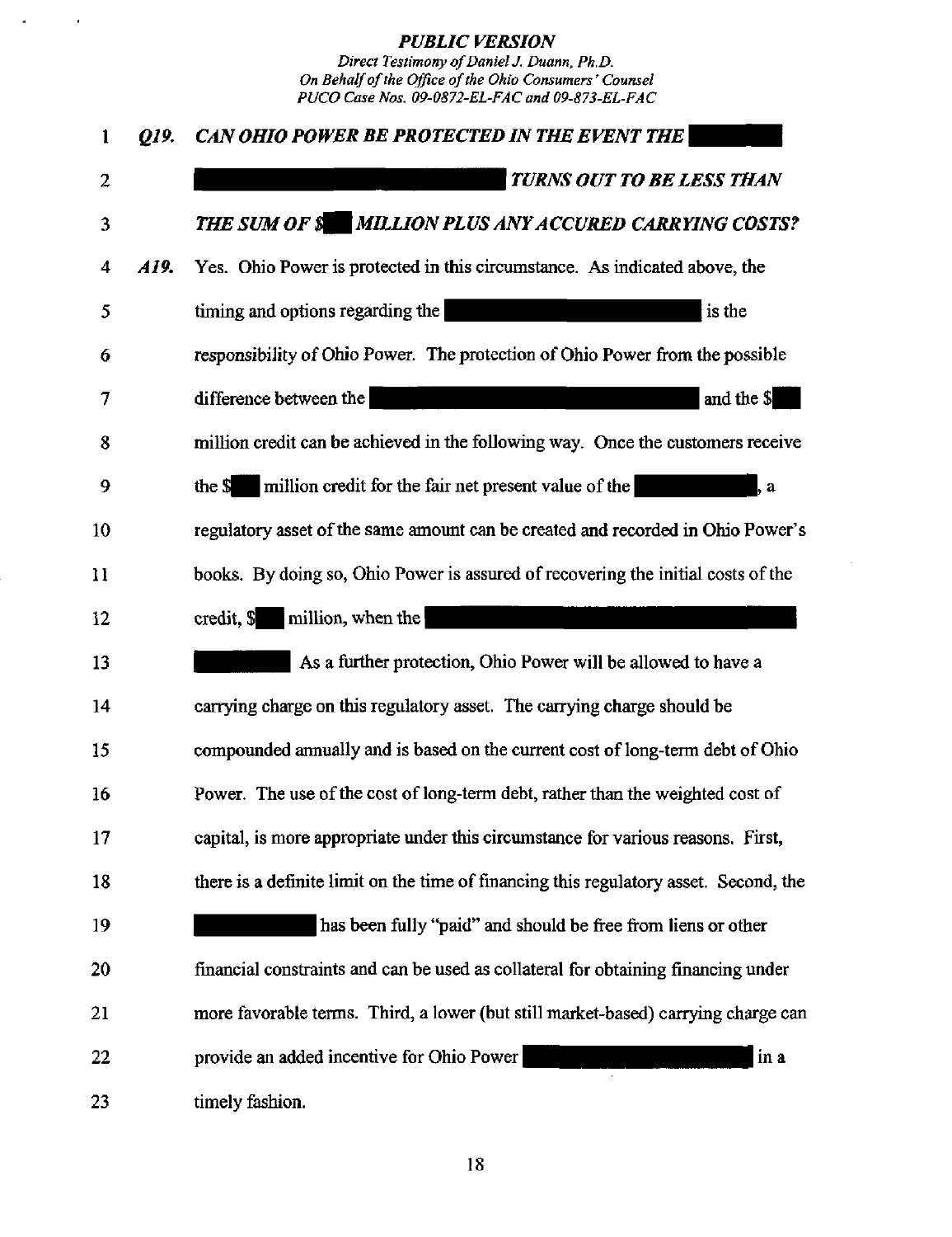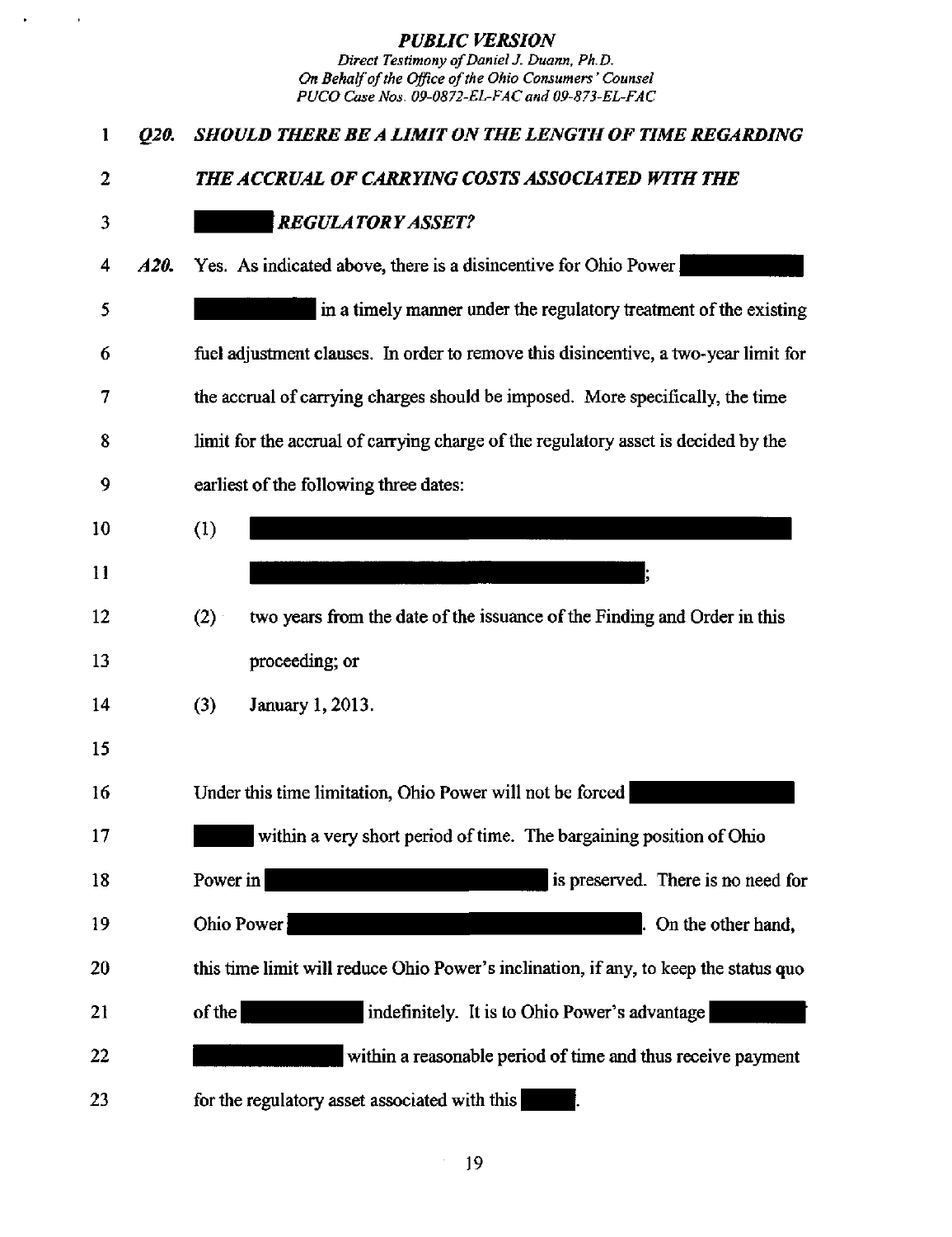$\mathbb{Z}^2$ 

 $\mathcal{A}$ 

| 1  | 021. | PLEASE PROVIDE SOME ADDITIONAL GUIDELINES REGARDING THE                       |
|----|------|-------------------------------------------------------------------------------|
| 2  |      | <b>COMMISSION'S REVIEW OF THE</b>                                             |
| 3  |      |                                                                               |
| 4  | A21. | First, there is definitely a need for a prudence review of the                |
| 5  |      | This property was already paid for by OPC's customers and is                  |
| 6  |      | quite valuable with an estimated reserve of million tons of coal. Second, the |
| 7  |      | prudence review of<br>can be conducted as                                     |
| 8  |      | part of the second or third FAC Management/Performance and Financial Audits   |
| 9  |      | that were already established by the Commission. If the                       |
| 10 |      | is not completed within these audit periods, the Commission can order a       |
| 11 |      | separate proceeding to review the prudence of AEP's decision. Third, there    |
| 12 |      | should be a minimum value placed on                                           |
| 13 |      |                                                                               |
| 14 |      | million recorded in Ohio Power's books for the<br>The \$                      |
| 15 |      | is a reasonable starting point. Fourth, AEP's own mining of the               |
| 16 |      | should be considered as a last option given                                   |
| 17 |      | In demonstrating                                                              |
| 18 |      | the prudence of this particular option, AEP needs to show that it             |
| 19 |      | in a cost effective manner and that other                                     |
| 20 |      | are not readily available or economically-justified.                          |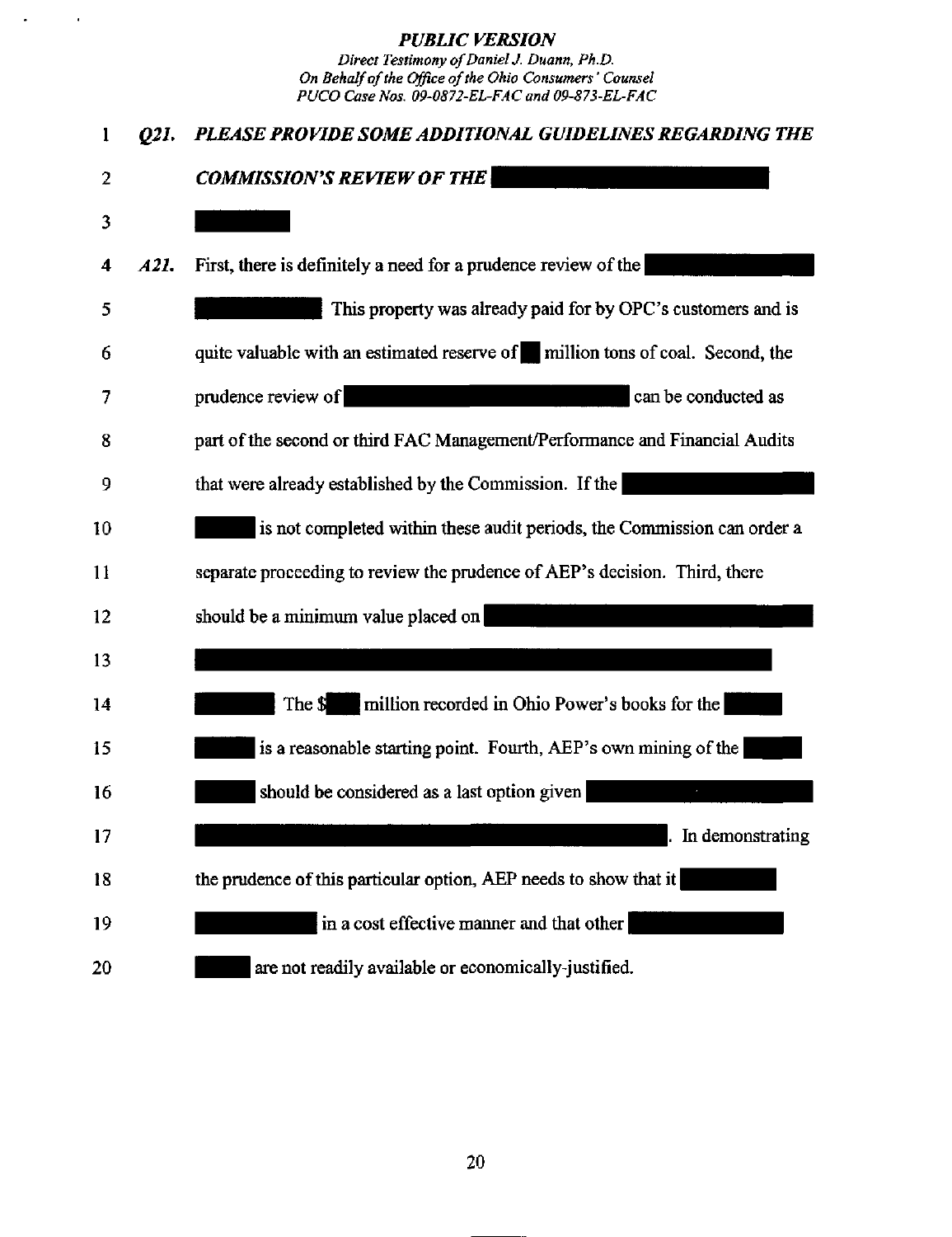$\mathbb{Z}^2$ 

 $\ddot{\phantom{0}}$ 

| $\mathbf{1}$ | 022. | SHOULD THERE BE A TRUE-UP PROCEEDING WHEN THE                                           |
|--------------|------|-----------------------------------------------------------------------------------------|
| 2            |      | P.                                                                                      |
| 3            | A22. | Yes. As the markets for coal and other energy sources can change drastically            |
| 4            |      | within a short period of time, the value of the<br>can vary over time.                  |
| 5            |      | will<br>It is possible that the proceeds from the                                       |
| 6            |      | be different from the fair net present value, $\frac{1}{2}$ million, ascertained at the |
| 7            |      | present time. A true-up proceeding is necessary for the protection of Ohio Power        |
| 8            |      | and its customers.                                                                      |
| 9            |      |                                                                                         |
| 10           | 023. | PLEASE OUTLINE THE TRUE-UP PROCESS FOR THE                                              |
| 11           |      | <b>REGULATORY ASSET.</b>                                                                |
| 12           | A23. | Under the proposed true-up proceeding, the difference, either positive or negative,     |
| 13           |      | between<br>and the balance of the                                                       |
| 14           |      | regulatory asset that was established through the credit toward OP's fuel deferral      |
| 15           |      | balance will flow through to the customers of Ohio Power. If there is a surplus, it     |
| 16           |      | can flow to the customers through the FAC, or other usage-based riders. If there        |
| 17           |      | is a shortfall, depending on the amount of the shortfall and the timing of              |
| 18           |      | the shortfall may also be flow through the FAC or other usage-based                     |
| 19           |      | riders. The amount of potential shortfall is limited to no more than the difference     |
| 20           |      | between the future realized value of the<br>million. If the<br>and                      |
| 21           |      | amount of shortfall is quite large, the Commission may consider instituting a           |
| 22           |      | deferral mechanism for recovering this shortfall over an extended period of time.       |
| 23           |      | If this is the case, the Commission may consider a deferral of the shortfall without    |

21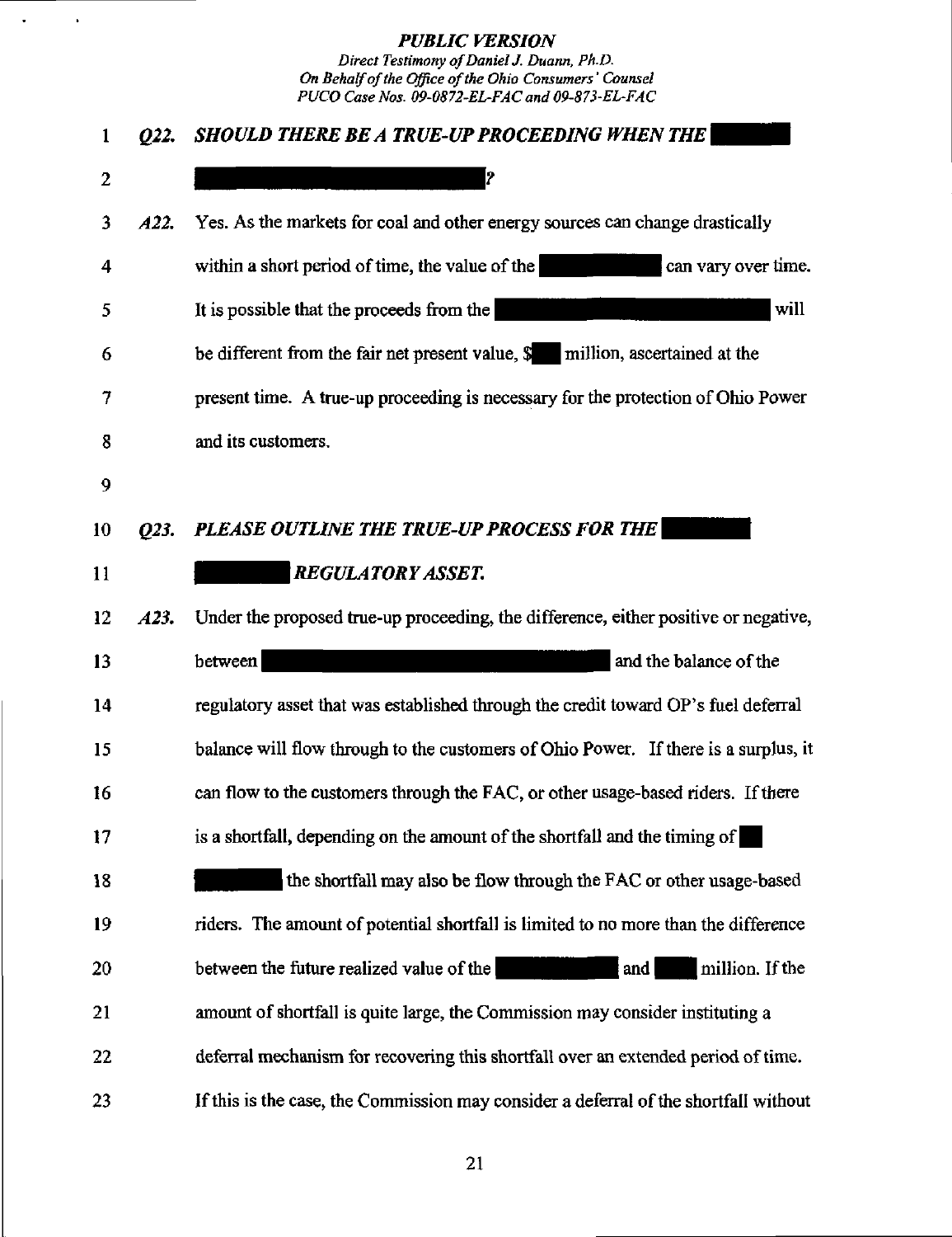$\bullet$ 

 $\bullet$ 

Direct Testimony of Daniel J. Duann, Ph.D. On Behalf of the Office of the Ohio Consumers' Counsel PUCO Case Nos. 09-0872-EL-FAC and 09-873-EL-FAC

| $\mathbf{1}$ |      | carrying charge or choose a carrying charge rate that is no higher than Ohio             |
|--------------|------|------------------------------------------------------------------------------------------|
| 2            |      | Power's actual cost of long-term debt.                                                   |
| 3            |      |                                                                                          |
| 4            | O24. | DO YOU HAVE ANY OTHER COMMENTS REGARDING THE FINDINGS                                    |
| 5            |      | AND RECOMMENDATIONS OF THE MANAGEMENT AND FINANCIAL                                      |
| 6            |      | <b>AUDITS REPORT?</b>                                                                    |
| 7            | 024. | Yes. I have two additional comments.                                                     |
| 8            |      |                                                                                          |
| 9            | O25. | PLEASE EXPLAIN YOUR ADDITIONAL COMMENTS.                                                 |
| 10           | A25. | First, I am concerned about the lack of adequate audit trail for the costs of            |
| 11           |      | purchased power by Ohio Power and Columbus Southern Power in 2009. In                    |
| 12           |      | selecting April 2009 as the test month, the Auditor concludes that "Larkin was           |
| 13           |      | unable to trace most of the information provided to the FAC workbooks (provided          |
| 14           |      | in LA-1-47) for the test month. The Companies should provide a better audit trail        |
| 15           |      | for tracing such costs in the next audit period. <sup>31</sup> This is not sufficient. I |
| 16           |      | recommend that the Commission direct the Auditor to further investigate this             |
| 17           |      | issue and consider disallowing part of 2009 purchased power cost in light of the         |
| 18           |      | absence of a proper audit trail.                                                         |

 $\boldsymbol{\gamma}$ 

 $31$  See Management and Financial Audits Report at 1-7.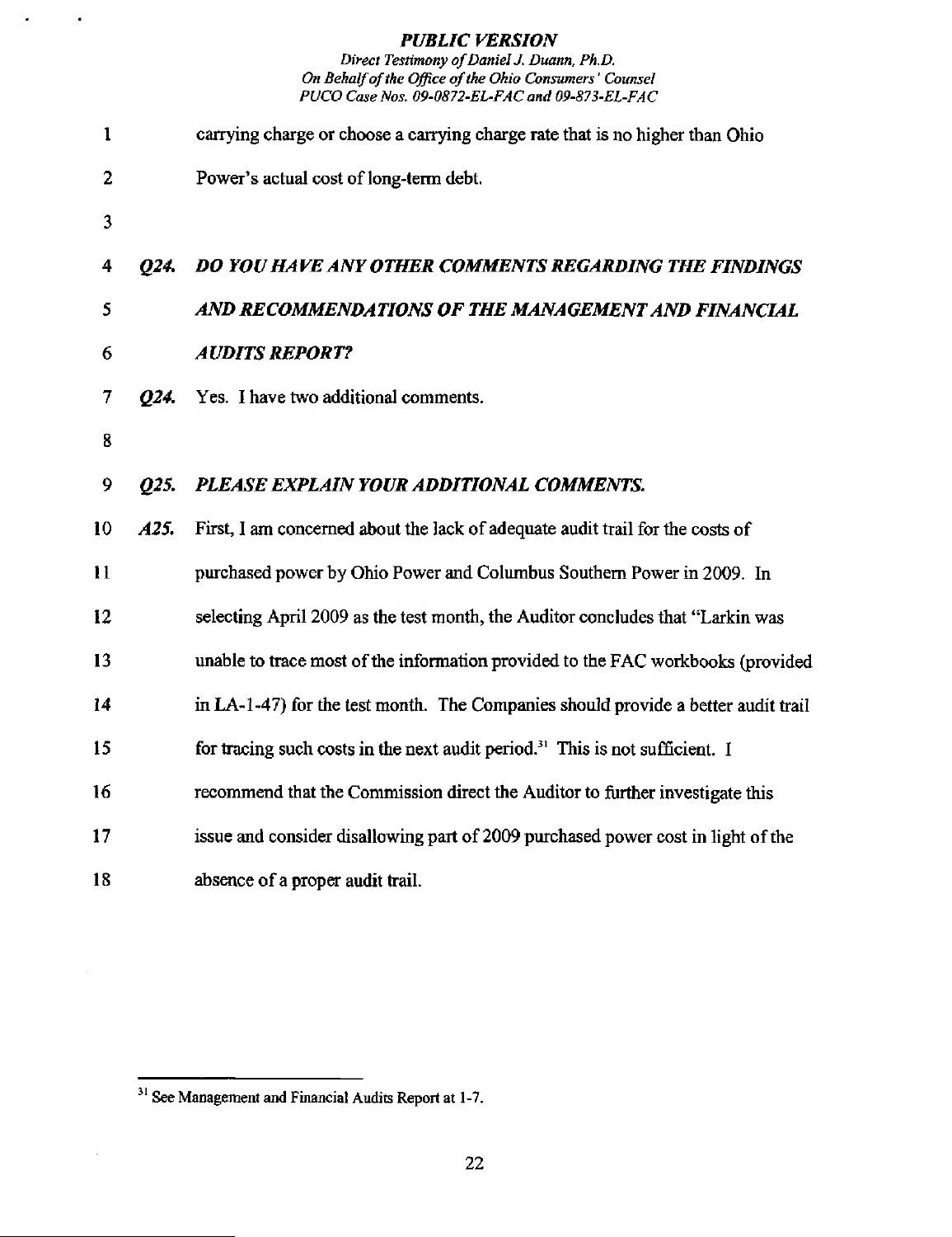Direct Testimony of Daniel J. Duann, Ph.D. On Behalf of the Office of the Ohio Consumers' Counsel PUCO Case Nos. 09-0872-EL-FAC and 09-873-EL-FAC

| $\mathbf{1}$   |      | Second, I am concerned about whether the added costs of coal contract                     |
|----------------|------|-------------------------------------------------------------------------------------------|
| $\overline{2}$ |      | restructuring were fully allocated to Off-System Sales in 2009 and 2010. In the           |
| 3              |      | audit, the Auditor asked for, but did not receive, the hourly or 24-hour dispatch         |
| 4              |      | cost information and the detailed off-system sales cost information related to            |
| 5              |      | forced outages. <sup>32</sup> I fully support the Auditor's recommendation that "AEP Ohio |
| 6              |      | should update and/or modify its systems in order to better track the AEP East             |
| 7              |      | Fleet System stack information." This information is essential to ensure the              |
| 8              |      | customers of Ohio Power and Columbus Southern Power are treated fairly in                 |
| 9              |      | relation to AEP's off-system sales customers.                                             |
| 10             |      |                                                                                           |
| 11             | Q26. | <b>DOES THIS CONCLUDE YOUR TESTIMONY?</b>                                                 |
| 12             | A26. | Yes. However, I reserve the right to supplement my testimony in the event that            |
| 13             |      | AEP or the PUCO Staff submits additional testimonies or comments, or if new               |

14 information or data in connection with this proceeding becomes available.

 $32$  Id. at 1-8.

 $\bullet$ 

 $\blacksquare$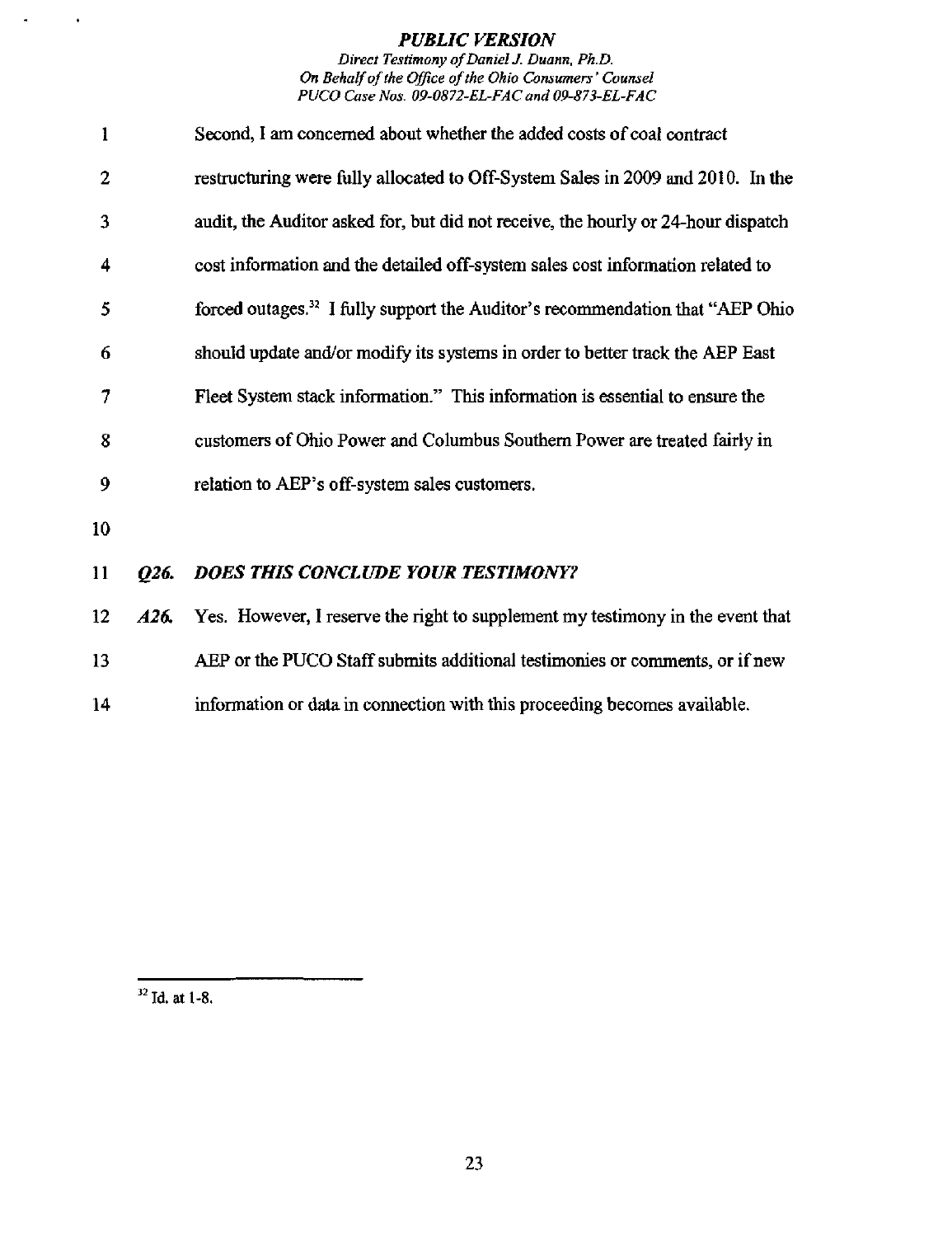### CERTIFICATE OF SERVICE

I hereby certify that a true copy of the redacted, Public Version of the Testimony of

Daniel J. Duann, Ph.D., on Behalf of the Office of the Ohio Consumers' Counsel was

served by electronic and regular U.S. Mail, postage prepaid,  $x_0$  all parties, this 16<sup>th</sup> day of

August 2010.

Michael E. Idzkowski Assistant Consumers/ Counsel

### **SERVICE**

Steven T. Nourse American Electric Power Service Corp. 1 Riverside Plaza, 29<sup>th</sup> Floor Columbus, OH 43215 stnourse@aep.com

Samuel C. Randazzo Lisa G. McAhster Joseph M. Clark Mc Nees Wallace & Nurick, LLC 21 East State Street, 17<sup>th</sup> Floor Columbus, OH 43215 sam@wmncmh.com [lmcalister@mwncmh.com](mailto:lmcalister@mwncmh.com)  jclark@mwncmh.com

# Attorneys for Industrial Energy Users-Ohio

Thomas McNamee Werner Margard, III Ohio Attomey General's Office Public Utilities Commission of Ohio 180 East Broad Street, 6<sup>th</sup> Floor Columbus, OH 43215 [Thomas.mcnamee@puc.state.oh.us](mailto:Thomas.mcnamee@puc.state.oh.us)  [Wemer.Margard@puc.state.oh.us](mailto:Wemer.Margard@puc.state.oh.us) 

Clinton A. Vince Douglas G. Bonner Daniel D. Bamowski Keith C. Nusbaum Emma C. Hand Sonnenschein Nath & Rosenthal 1301 K Street NW Suite 600, East Tower Washington, DC 20005 cvince@sonnenschein.com [dbonner@sonnenschein.com](mailto:dbonner@sonnenschein.com)  [dbamowski@sonnenschein.com](mailto:dbamowski@sonnenschein.com)  [ehand@sonnenschein.com](mailto:ehand@sonnenschein.com)  [knusbaum@sonnenschein.com](mailto:knusbaum@sonnenschein.com) 

Attorneys for Ormet Primary Aluminum Corporation

Greta.see@puc.state.oh.us [Jeffrev.jones@puc.state.oh.us](mailto:Jeffrev.jones@puc.state.oh.us)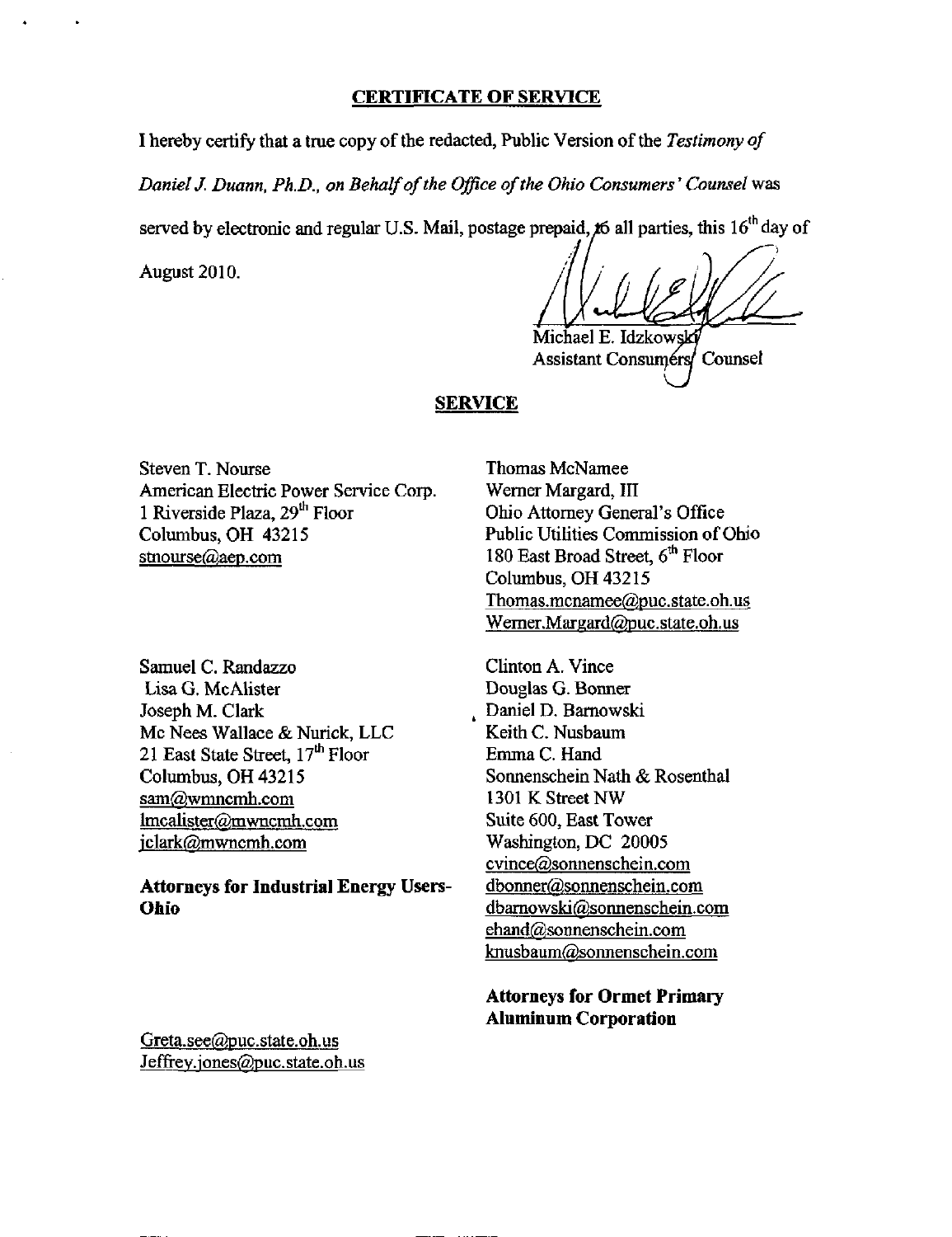# ATTACHMENT DJD-A

## Selected Publications of Daniel J. Duann, Ph.D.

### Journal Articles

Regulation, The Cato Review of Business & Government," Turning up the Heat in the Natural Gas Industry," Vol. 19, 1996, (with Kenneth W. Costello).

Managerial And Decision Economics, "Designing a Preferred Bidding Procedure for Securing Electric Generating Capacity," Vol. 12, 1991.

The Journal of Energy and Development, "Direct Gas Purchases by Local Distribution Companies: Supply Reliability and Cost Implications," Vol. 14,1989.

Public Utilities Fortnightly, "Alternative Searching and Maximum Benefit in Electric Least-Cost Planning," December 21,1989.

### Research Reports and Presentations

The National Regulatory Research Institute, Pricing Local Distribution Services in A Competitive Market, 1995.

Ninth NARUC Biennial Regulatory Information Conference, Ohio State University, The Unbundling and Restructuring of Local Distribution Services in the Post-636 Gas Market, 1994.

The National Regulatory Research Institute, A Survey of Recent State Initiatives on EPACT and FERC Order 636, 1994 (with Belle Chen).

The National Regulatory Research Institute, Restructuring Local Distribution Services: Possibilities and Limitations, 1994.

The National Regulatory Research Institute, The FERC Restructuring Rule: Implications for Local Distribution Companies and State Public Utilities Commissions, 1993.

The National Regulatory Research Institute, A Synopsis of the Energy Policy Act of 1992: New Tasks for State Public Utility Commissions, 1993.

International Symposium on Energy, Environment & Information Management, Argonne National Laboratory, Natural Gas Vehicles: Barriers, Potentials, and Government Policies, 1992.

The National Regulatory Research Institute, Natural Gas Vehicles and the Role of State Public Service Commissions, 1992 (with Youssef Hegazy).